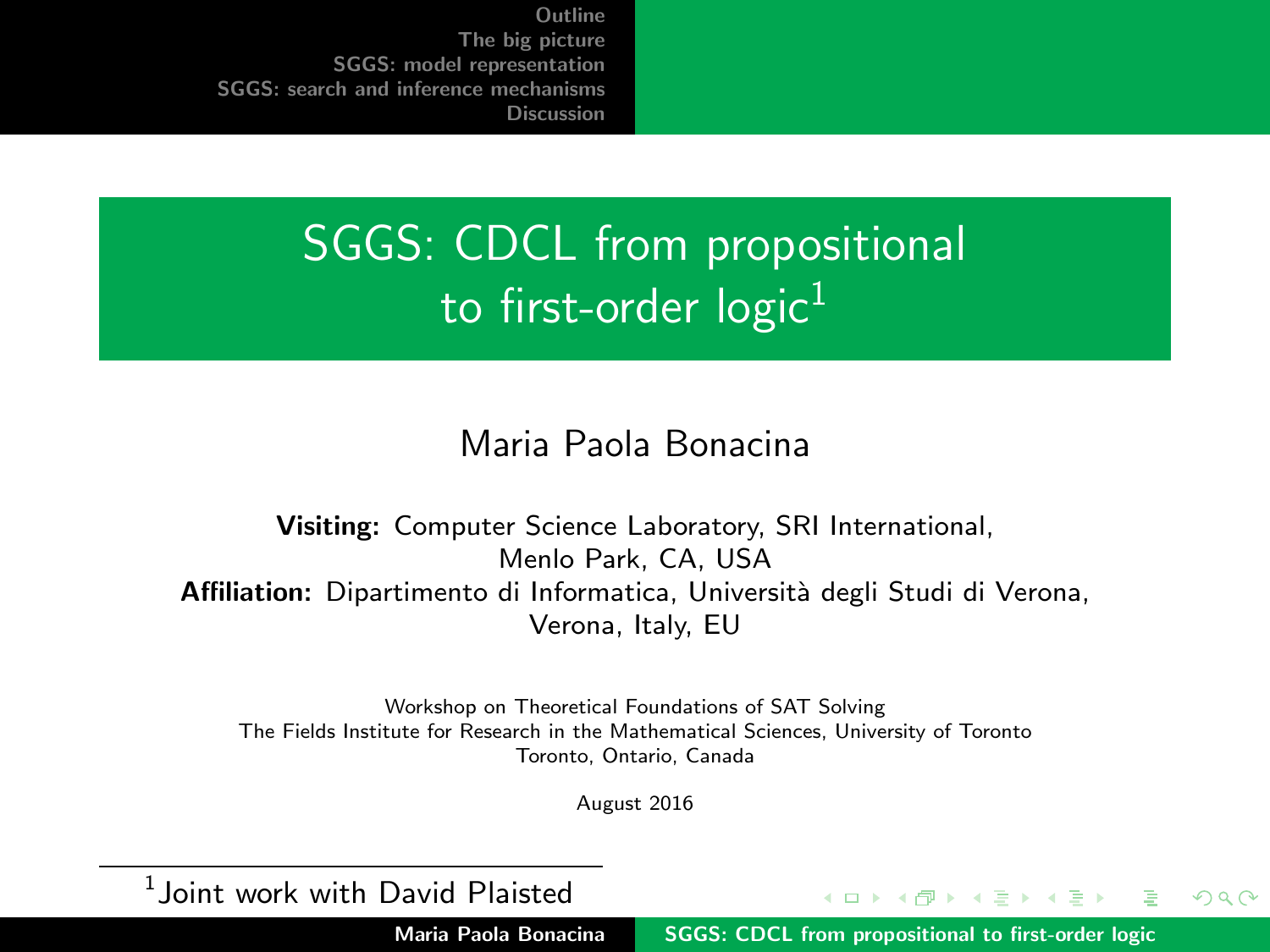**[Outline](#page-1-0)** 

<span id="page-1-0"></span>[The big picture](#page-2-0) [SGGS: model representation](#page-5-0) [SGGS: search and inference mechanisms](#page-22-0) [Discussion](#page-35-0)

[The big picture](#page-2-0)

[SGGS: model representation](#page-5-0)

[SGGS: search and inference mechanisms](#page-22-0)

**[Discussion](#page-35-0)** 

 $\left\{ \begin{array}{ccc} 1 & 0 & 0 \\ 0 & 1 & 0 \end{array} \right.$ 

重

 $298$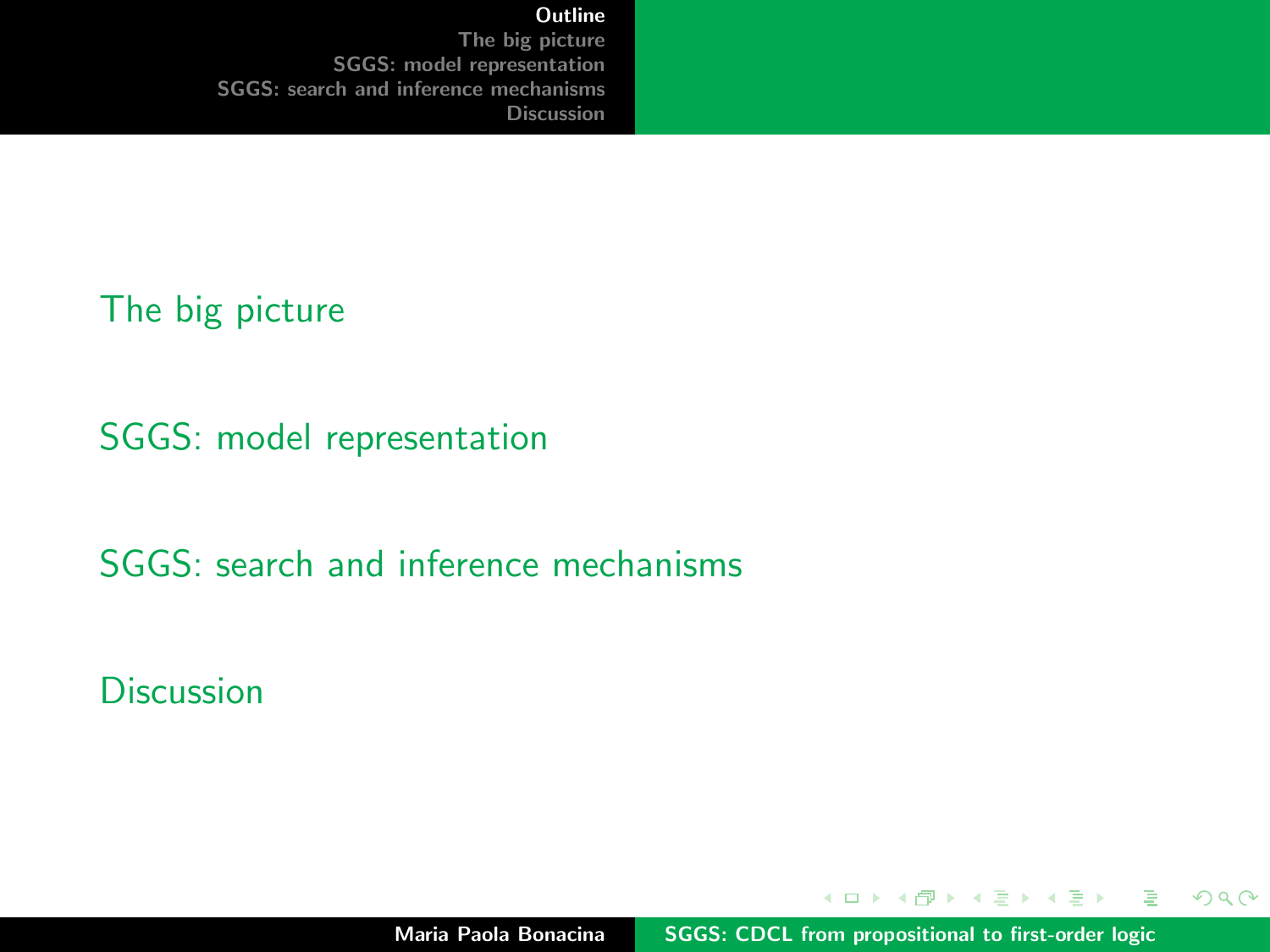## <span id="page-2-0"></span>Big picture: lifting CDCL to richer logics

- ▶ CDCL [Marques-Silva, Sakallah: ICCAD 1996], [Moskewicz, Madigan, Zhao, Zhang, Malik: DAC 2001]
- $\triangleright$  Conflict-driven SAT solving
- $\blacktriangleright$  Conflict-driven reasoning
- $\blacktriangleright$  Model-based reasoning

イロメ マ桐 トマ ヨ トマ ヨメ

 $2Q$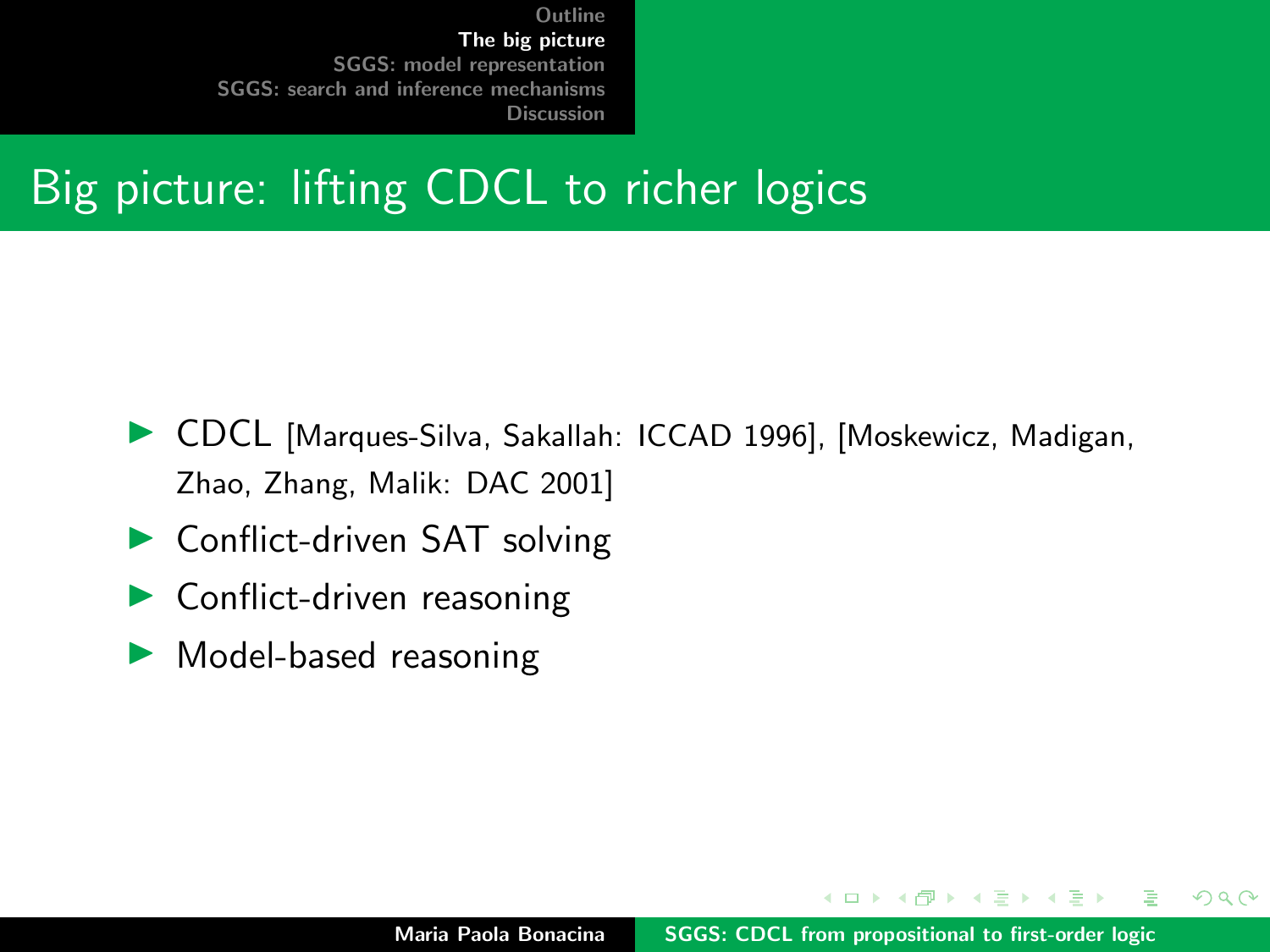# Big picture: lifting CDCL to richer logics

- ▶ Linear rational arithmetic: [McMillan, Kuehlmann, Sagiv: CAV 2009], [Korovin, Tsiskaridze, Voronkov: CP 2009], [Cotton: FORMATS 2010]
- $\blacktriangleright$  Linear integer arithmetic: [Jovanović, de Moura: CADE 2011]
- $\triangleright$  Non-linear arithmetic: [Jovanović, de Moura: IJCAR 2012]
- **I** Floating-point binary arithmetic: [Haller, Griggio, Brain, Kroening: FMCAD 2012]
- ▶ MCsat: [Jovanović, de Moura: VMCAI 2013], [Jovanović, Barrett, de Moura: FMCAD 2013]
- $\triangleright$  And first-order logic? How general is CDCL?

イロメ イ押 トイラ トイラメー

 $298$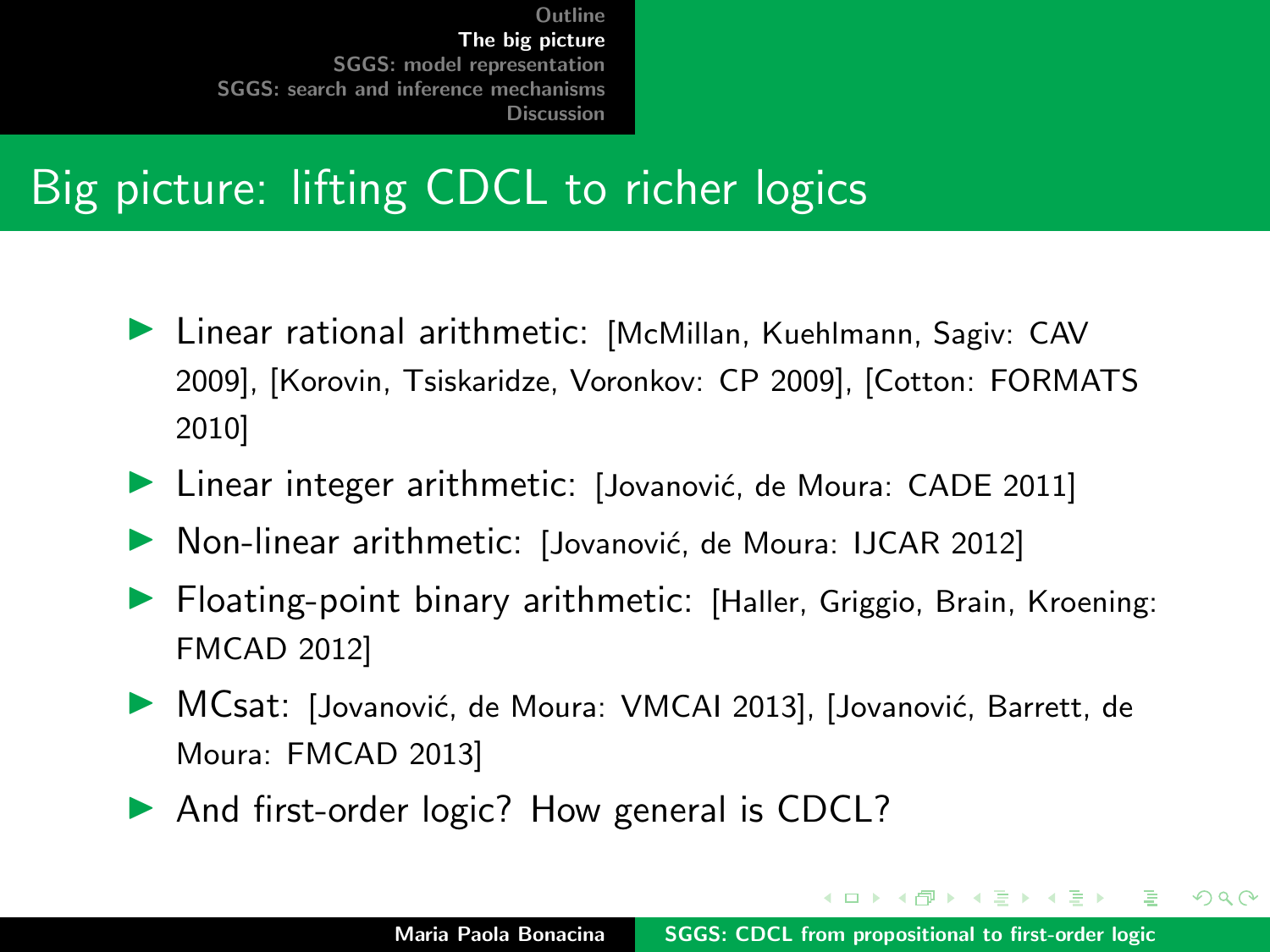## SGGS: Semantically-Guided Goal-Sensitive reasoning

- ▶ SGGS lifts CDCL to first-order logic (FOL)
- $\triangleright$  S: input set of clauses
- $\triangleright$  Refutationally complete: if S is unsatisfiable, SGGS generates a refutation
- $\triangleright$  Model-complete: if S is satisfiable, the limit of the derivation (which may be infinite) is a model
- $\triangleright$  Can't do better for FOL (semi-decidable logic)

マタンマミ トマミト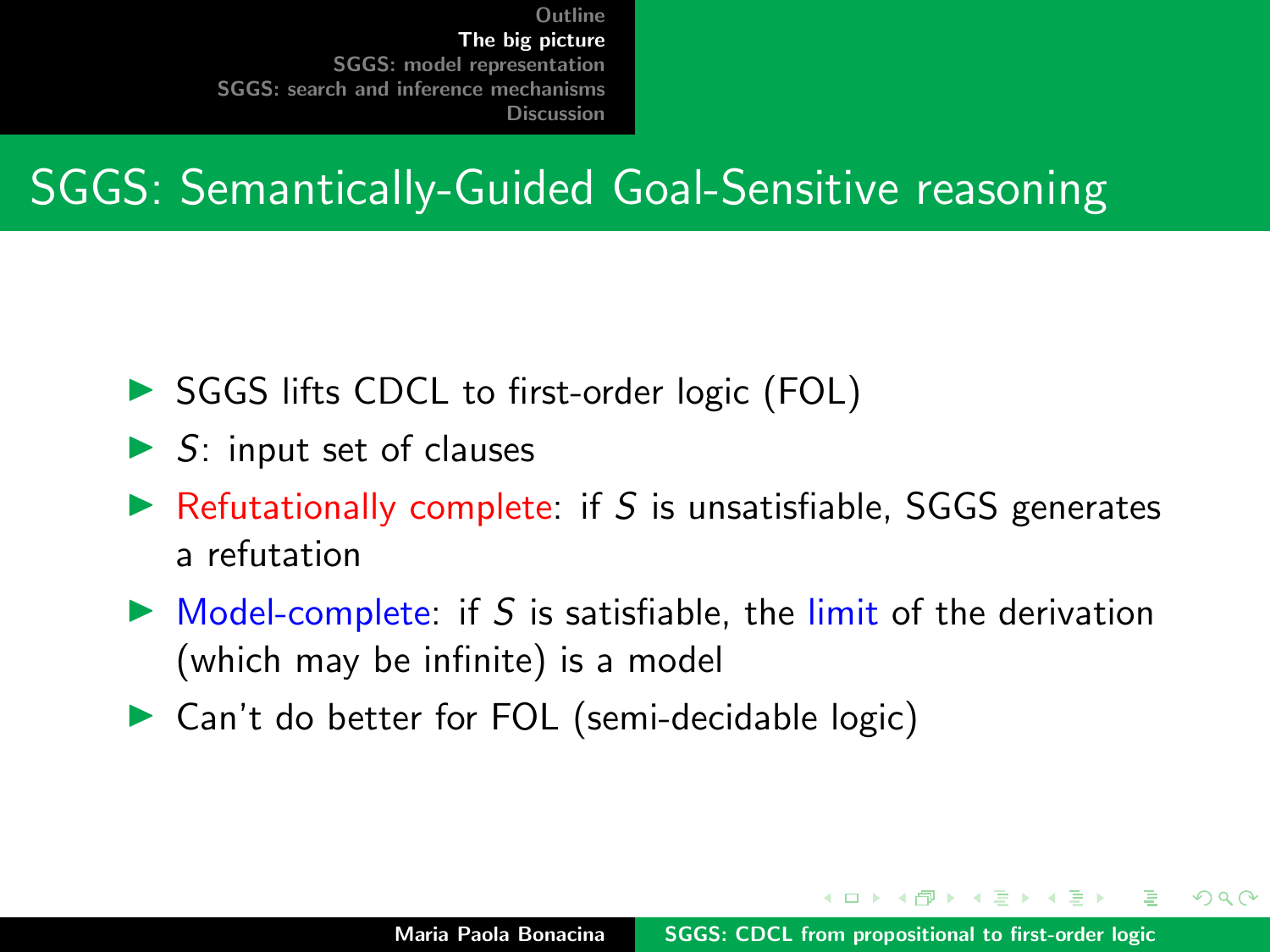## <span id="page-5-0"></span>Model representation in FOL

- $\blacktriangleright$  Clauses have universally quantified variables:  $\neg P(x) \vee R(x, g(x, y))$
- $\blacktriangleright$   $P(x)$  has infinitely many ground instances:  $P(a)$ ,  $P(f(a))$ ,  $P(f(f(a)))$  ...
- Infinitely many interpretations where each ground instance is either true or false
- $\triangleright$  What do we guess?! How do we get started?!
- $\blacktriangleright$  Answer: Semantic guidance

イロメ イ押 トラ ミトラ ミト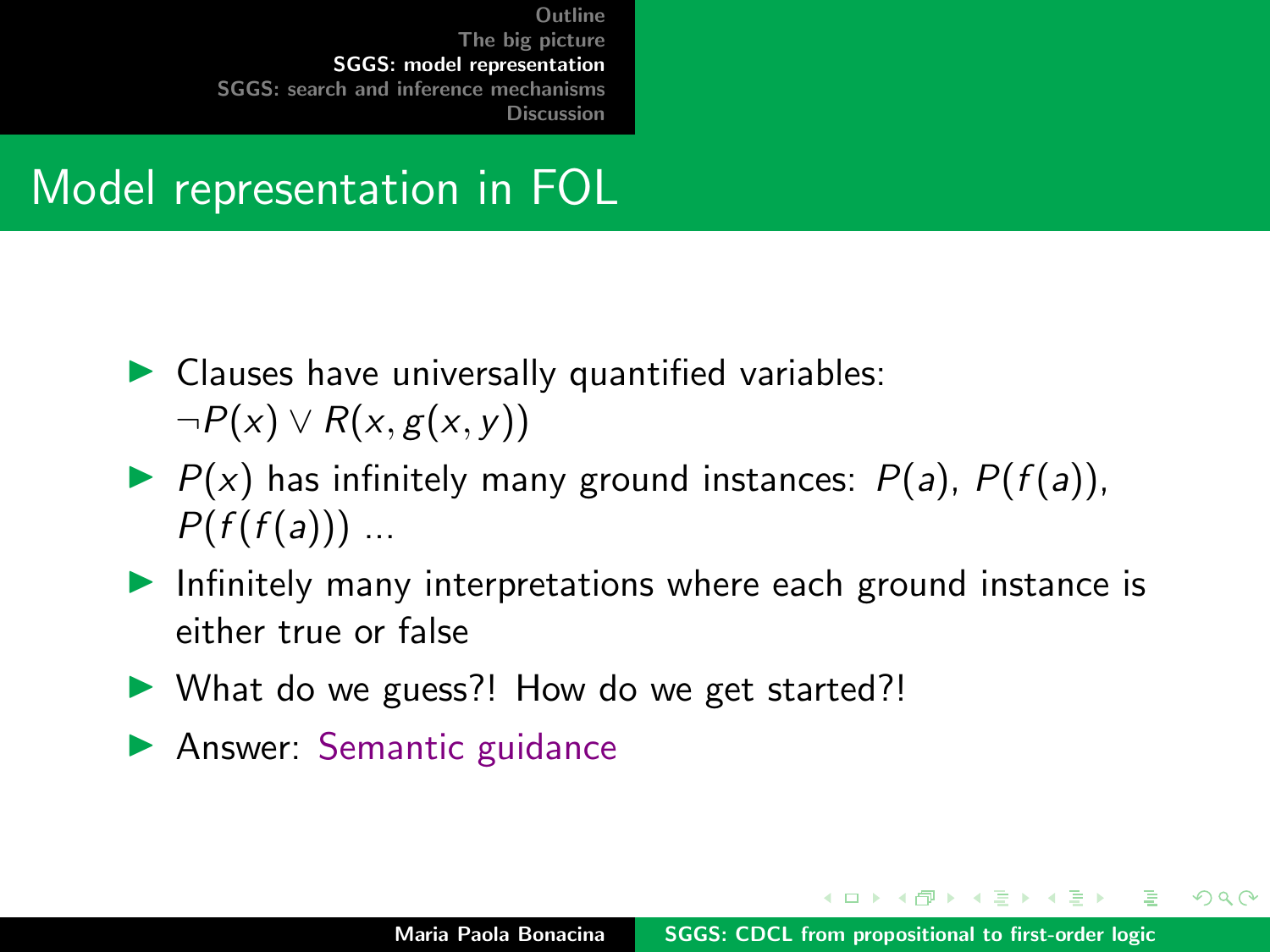# Semantic guidance

- $\blacktriangleright$  Take  $\mathcal I$  with all positive ground literals true
- $\triangleright$   $\mathcal{I} \models S$ : done!  $\mathcal{I} \not\models S$ : modify  $\mathcal{I}$  to satisfy S
- $\blacktriangleright$  How? Flipping literals from positive to negative
- Flipping  $P(f(x))$  flips  $P(f(a))$ ,  $P(f(f(a)))$  ... at once, but not  $P(a)$
- $\triangleright$  SGGS discovers which negative literals are needed
- Initial interpretation  $\mathcal{I}$ : starting point in the search for a model and default interpretation

イロメ マ桐 トマ ヨ トマ ヨメ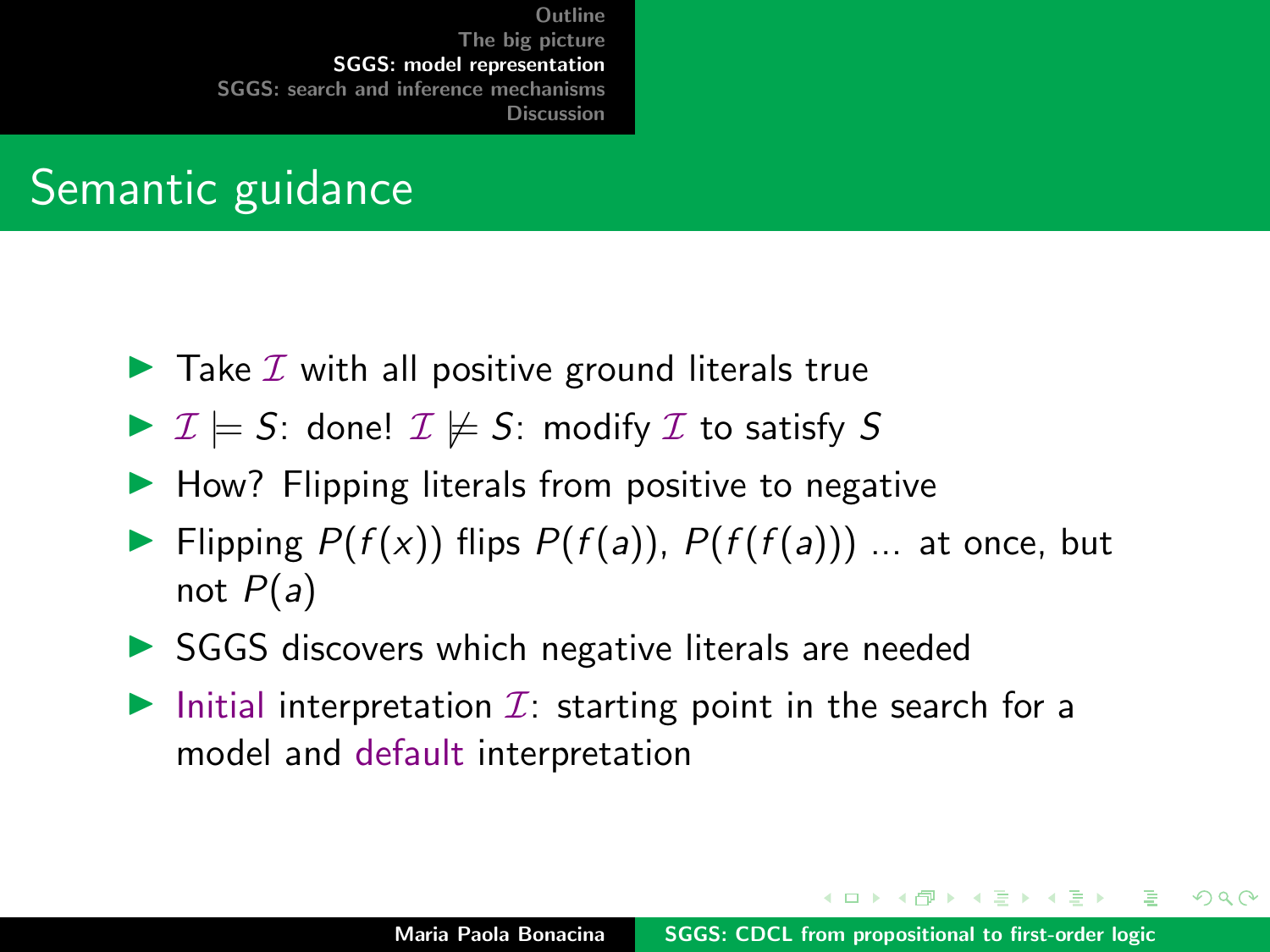## Uniform falsity

- **Propositional logic: if P is true (e.g., it is in the trail),**  $\neg P$  is false; if P is false,  $\neg P$  is true
- First-order logic: if  $P(x)$  is true,  $\neg P(x)$  is false, but if  $P(x)$  is false, we only know that there is a ground instance  $P(t)$  such that  $P(t)$  is false and  $\neg P(t)$  is true
- $\triangleright$  Uniform falsity: Literal L is uniformly false in an interpretation  $J$  if all ground instances of L are false in  $J$
- If  $P(x)$  is true in  $\mathcal{J}$ ,  $\neg P(x)$  is uniformly false in  $\mathcal J$ If  $P(x)$  is uniformly false in  $\mathcal{J}$ ,  $\neg P(x)$  is true in  $\mathcal{J}$

イロト イ押 トイモト イモトー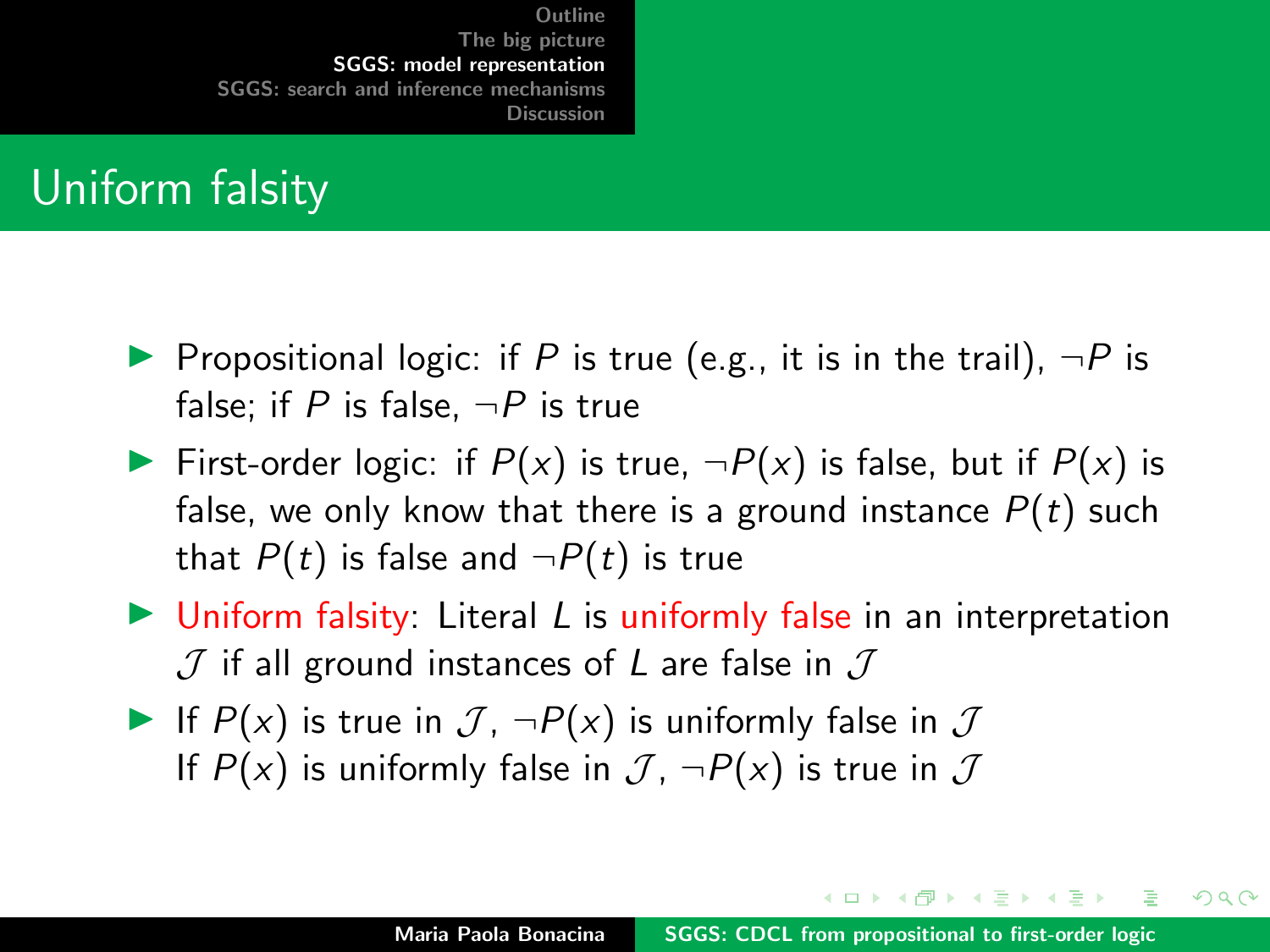# Truth and uniform falsity in the initial interpretation

- $\triangleright$  *T*-true: true in *T*.
- $\triangleright$  *I*-false: uniformly false in *I*
- If L is  $\mathcal{I}\text{-true}$ ,  $\neg L$  is  $\mathcal{I}\text{-false}$ if L is  $\mathcal{I}$ -false,  $\neg L$  is  $\mathcal{I}$ -true
- $\triangleright$  I all negative: negative literals are I-true, positive literals are  $\mathcal I$ -false
- $\triangleright$  I all positive: positive literals are I-true, negative literals are  $\mathcal I$ -false

オター・オティ オティ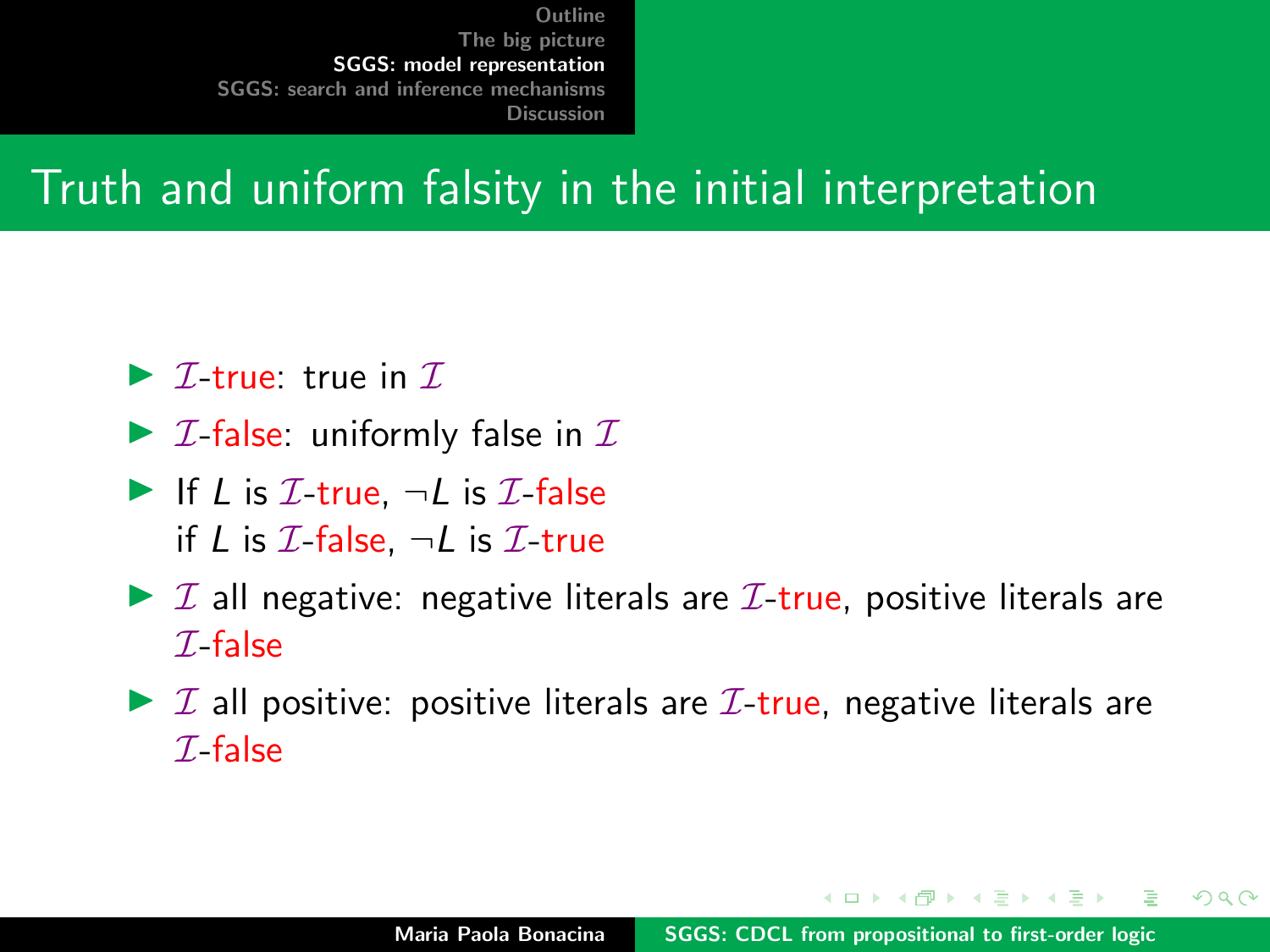## SGGS clause sequence

- $\blacktriangleright$   $\Gamma$ : sequence of clauses where every literal is either  $\mathcal{I}\text{-true}$  or  $\mathcal{I}\text{-false}$  (invariant)
- $\triangleright$  SGGS-derivation:  $\Gamma_0 \vdash \Gamma_1 \vdash \ldots \Gamma_i \vdash \Gamma_{i+1} \vdash \ldots$
- In every clause in  $\Gamma$  a literal is selected:  $C = L_1 \vee L_2 \vee \ldots \vee L \vee \ldots \vee L_n$  denoted  $C[L]$
- $\triangleright$  *I*-false literals are preferred for selection (to change *I*)
- An  $I$ -true literal is selected only in a clause whose literals are all  $\mathcal{I}\text{-true}$ :  $\mathcal{I}\text{-all-true}$  clause

イロメ イ押 トイモ トイモド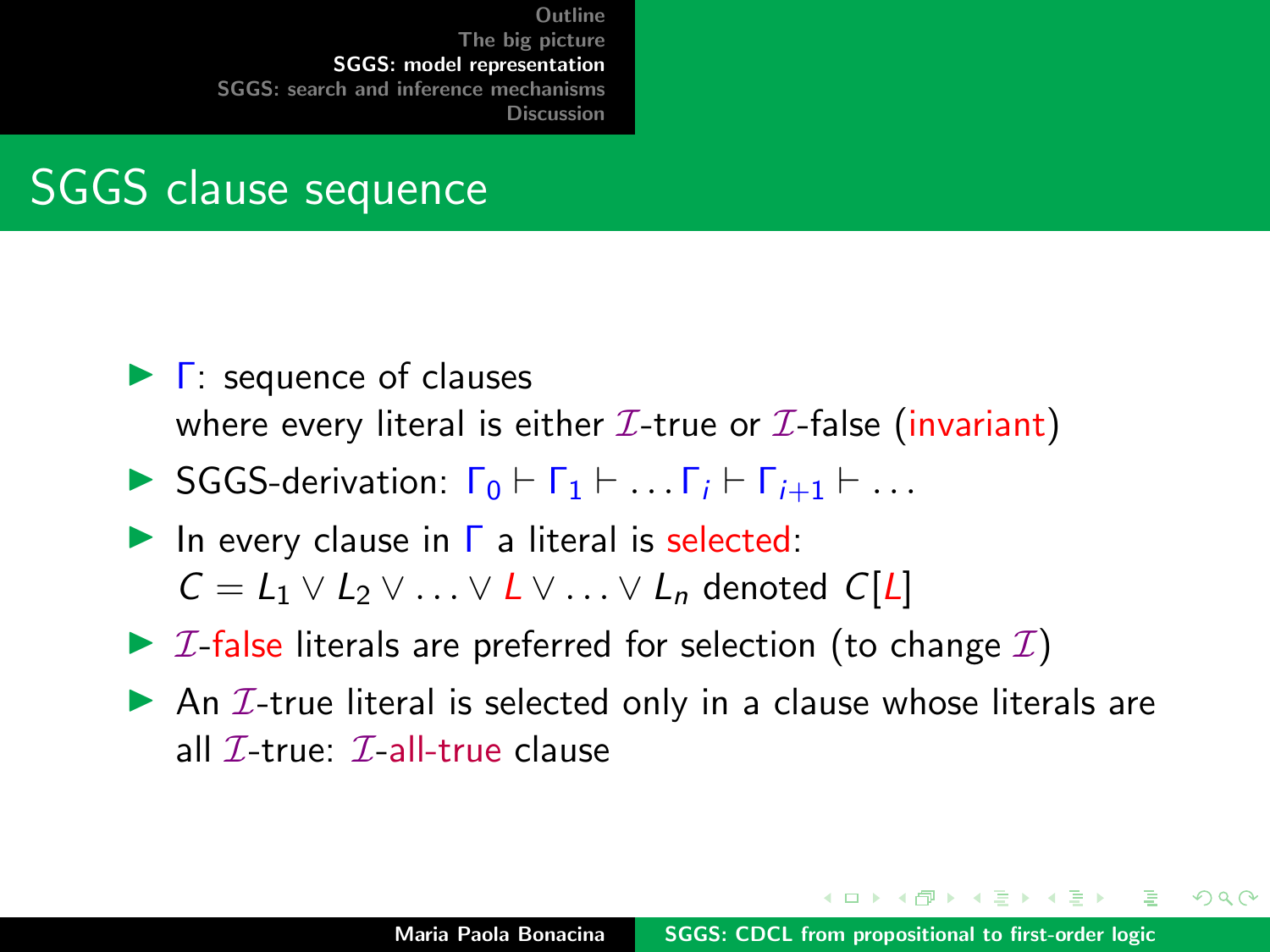

- $\blacktriangleright$  *I*: all negative
- $\blacktriangleright$  A sequence of unit clauses:  $[P(a, x)], [P(b, y)], [\neg P(z, z)], [P(u, v)]$
- $\blacktriangleright$  A sequence of non-unit clauses:  $[P(x)], \neg P(f(y)) \vee [Q(y)], \neg P(f(z)) \vee \neg Q(g(z)) \vee [R(f(z), g(z))]$
- $\blacktriangleright$  A sequence of constrained clauses:  $[P(x)]$ , top(y)  $\neq g \triangleright [Q(y)]$ ,  $z \neq c \triangleright [Q(g(z))]$

す例 トラ ミトラ ミト

つくへ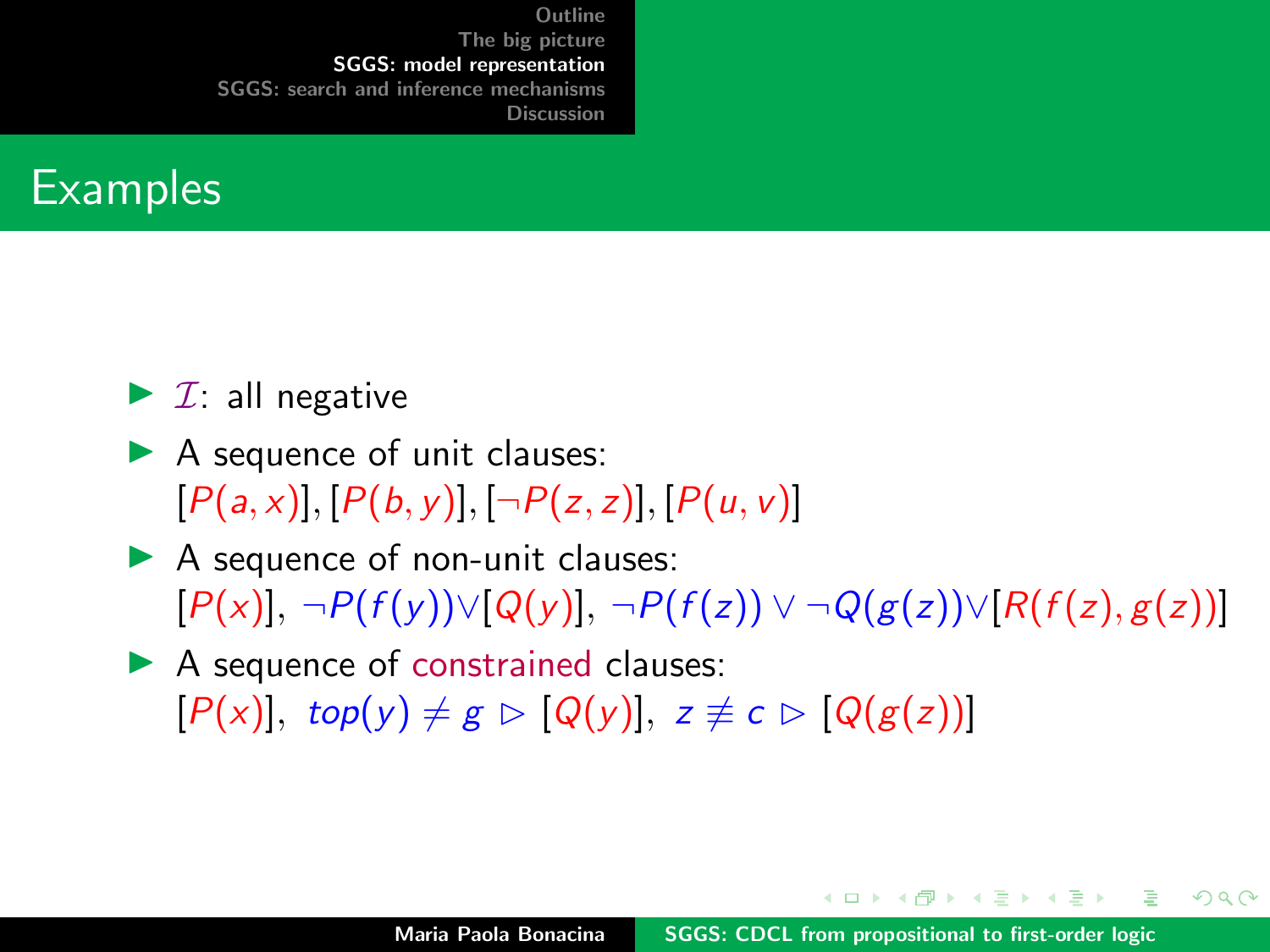### Candidate partial model represented by Γ

- Get a partial model  $\mathcal{I}^p(\Gamma)$  by consulting  $\Gamma$  from left to right
- Have each clause  $C_k[L_k]$  contribute the ground instances of  $L_k$  that satisfy ground instances of  $C_k$  not satisfied thus far
- $\triangleright$  Such ground instances are called proper
- Eiteral selection in SGGS corresponds to decision in CDCL

イロメ マ桐 トマ ヨ トマ ヨメ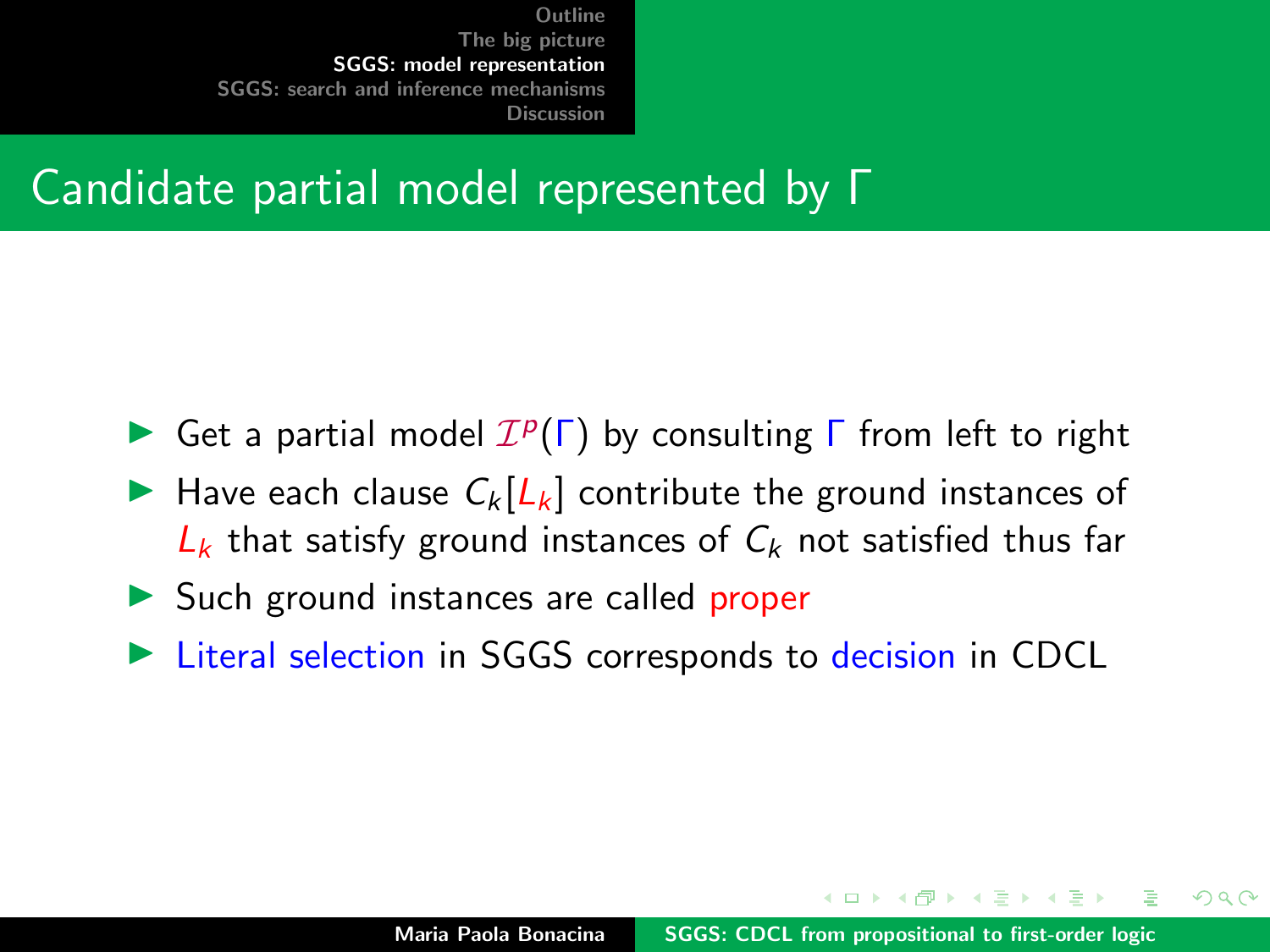### Candidate partial model represented by Γ

- If  $\Gamma$  is empty,  $\mathcal{I}^p(\Gamma)$  is empty
- $\blacktriangleright$   $\Gamma|_{k-1}$ : prefix of length  $k-1$
- If  $\Gamma = C_1[L_1], \ldots, C_i[L_k]$ , and  $\mathcal{I}^p(\Gamma|_{k-1})$  is the partial model represented by  $C_1[L_1], \ldots, C_{k-1}[\tilde{L}_{k-1}],$  then  $\mathcal{I}^p(\Gamma)$  is  ${\mathcal I}^p(\Gamma|_{k-1})$  plus the ground instances  $\dot L_k\sigma$  such that

$$
\blacktriangleright C_k \sigma \text{ is ground}
$$

$$
\blacktriangleright \mathcal{I}^p(\Gamma|_{k-1}) \not\models C_k \sigma
$$

 $\blacktriangleright \neg L_k \sigma \notin \mathcal{I}^p(\Gamma|_{k-1})$ 

 $L_k \sigma$  is a proper ground instance

 $\mathcal{A}$  and  $\mathcal{A}$  . In the set of  $\mathcal{B}$  is a set of  $\mathcal{B}$  is a set of  $\mathcal{B}$  is a set of  $\mathcal{B}$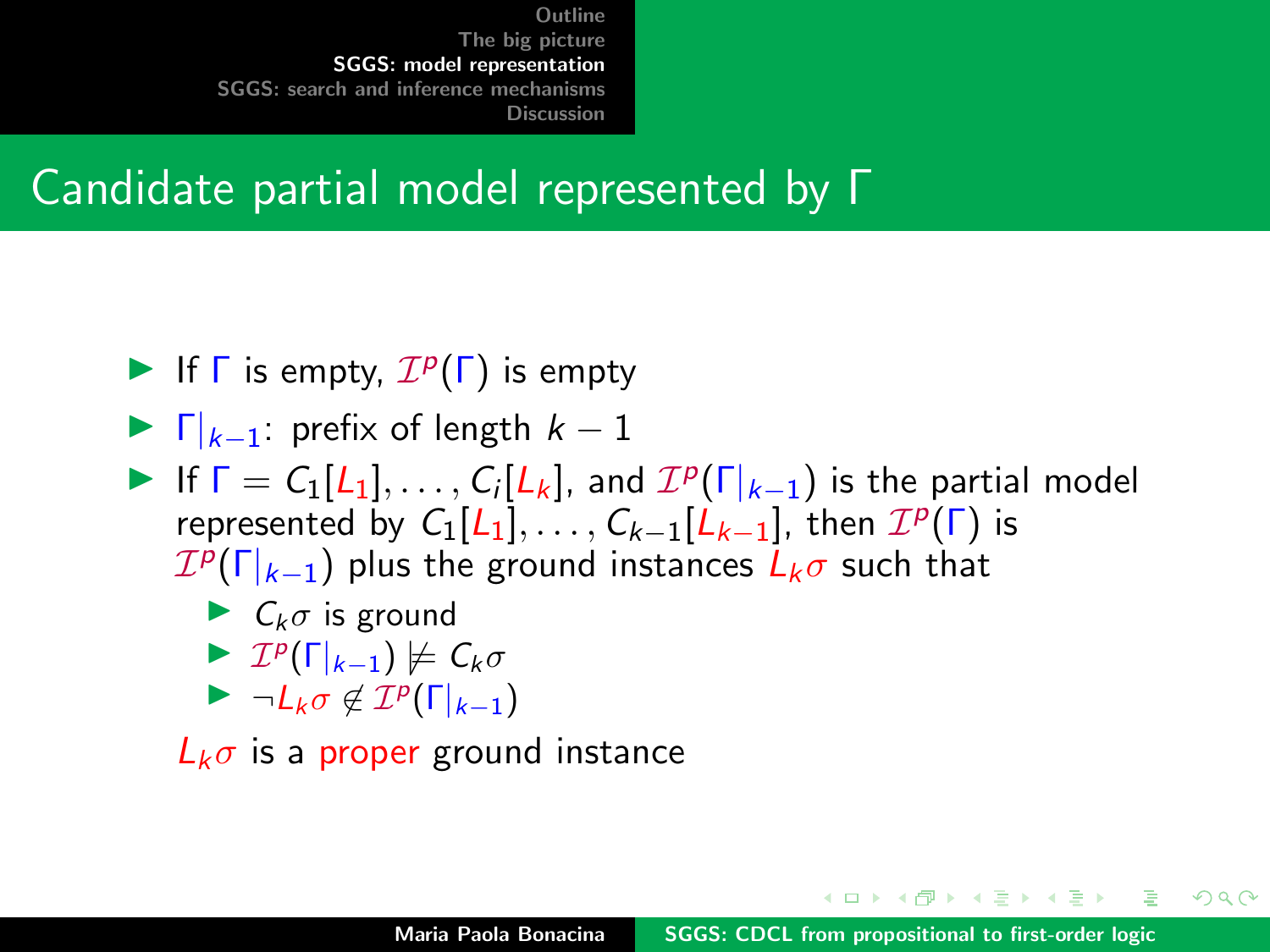#### Example

- Sequence  $\Gamma: [P(a,x)], [P(b,y)], [\neg P(z,z)], [P(u,v)]$
- Partial model  $\mathcal{I}^p(\Gamma)$ :  $\mathcal{I}^p(\Gamma) \models P(a,t)$  for all ground terms  $t$  $\mathcal{I}^p(\Gamma) \models P(b,t)$  for all ground terms  $t$  $\mathcal{I}^p(\Gamma) \models \neg P(t,t)$  for  $t$  other than  $a$  and  $b$  $\mathcal{I}^p(\Gamma) \models P(s,t)$  for all distinct ground terms s and t

イロメ イ押 トラ ミトラ ミント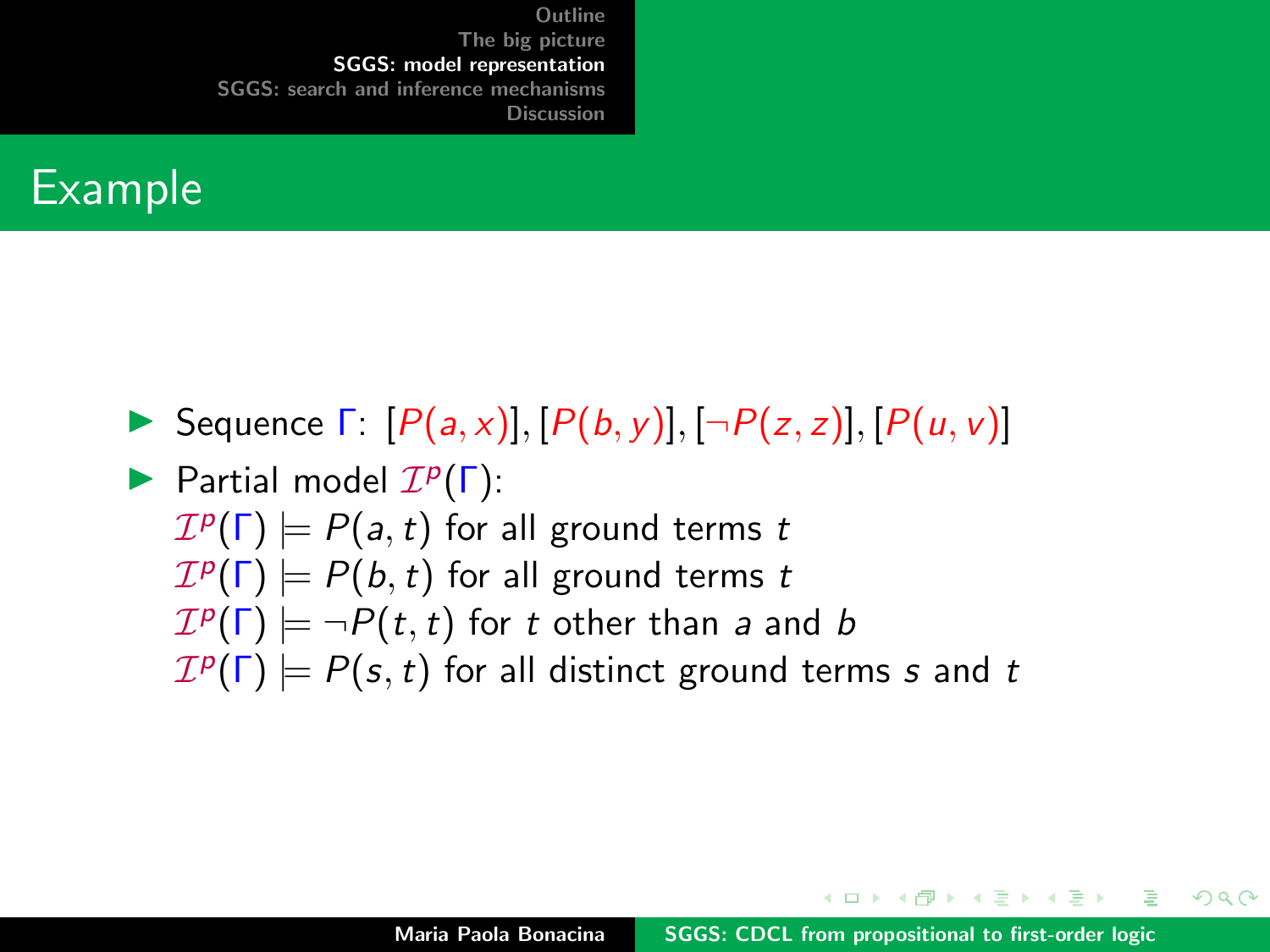## Model represented by Γ

Consult first  $\mathcal{I}^p(\Gamma)$  then  $\mathcal{I}$ :

- $\blacktriangleright$  Ground literal  $\ell$
- **Determine whether**  $\mathcal{I}[\Gamma] \models L$ :
	- If  $\mathcal{I}^p(\Gamma)$  determines the truth value of L:
		- $\mathcal{I}[\mathsf{\Gamma}]\models \mathsf{\mathsf{L}}$  iff  $\mathcal{I}^p(\mathsf{\Gamma})\models \mathsf{\mathsf{L}}$
	- $\triangleright$  Otherwise:  $\mathcal{I}[\Gamma] \models L$  iff  $\mathcal{I} \models L$
- $\triangleright$  I[ $\Gamma$ ] is I modified to satisfy the clauses in  $\Gamma$  by satisfying the proper ground instances of their selected literals
- $\triangleright$  *T*-false selected literals makes the difference

イロメ イ押 トラ ミトラ ミト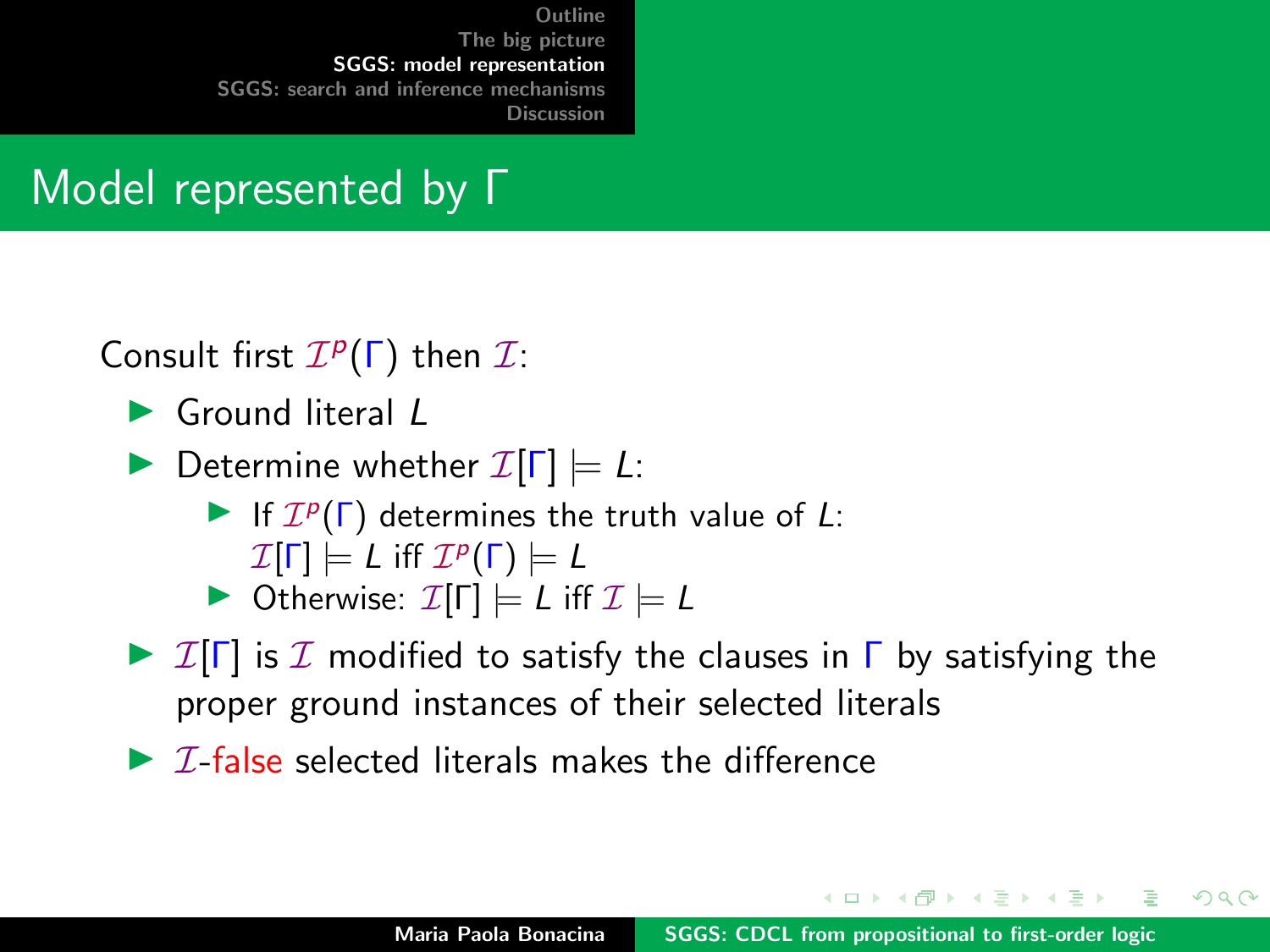

- $\blacktriangleright$  *I*: all negative
- Sequence  $\Gamma: [P(a,x)], [P(b,y)], [\neg P(z,z)], [P(u,v)]$

Represented model  $\mathcal{I}[\Gamma]$ :  $\mathcal{I}[\Gamma] \models P(a,t)$  for all ground terms t  $\mathcal{I}[\Gamma] \models P(b, t)$  for all ground terms t  $\mathcal{I}[\Gamma] \models \neg P(t, t)$  for t other than a and b  $\mathcal{I}[\Gamma] \models P(s, t)$  for all distinct ground terms s and t  $\mathcal{I}[\Gamma] \not\models L$  for all other positive literals L

イロメ マ桐 トマ ヨ トマ ヨメ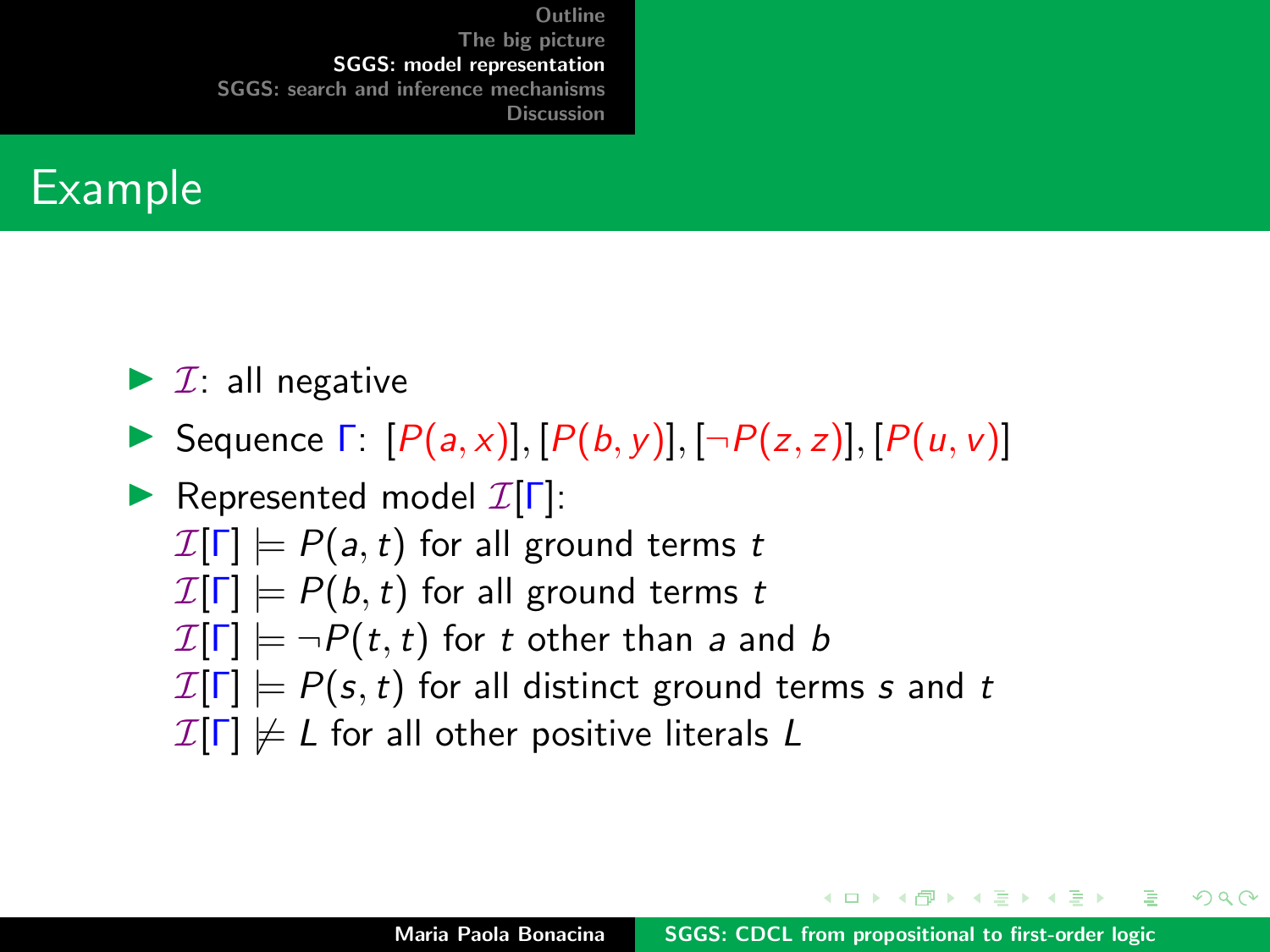# Disjoint prefix

#### The disjoint prefix  $dp(\Gamma)$  of  $\Gamma$  is

- $\triangleright$  The longest prefix of  $\Gamma$  where every selected literal contributes to  $\mathcal{I}[\Gamma]$  all its ground instances
- $\blacktriangleright$  That is, where all ground instances are proper
- $\triangleright$  No two selected literals in the disjoint prefix intersect
- Intuitively, a polished portion of  $\Gamma$

イロメ マ桐 トマ ヨ トマ ヨメ

つくへ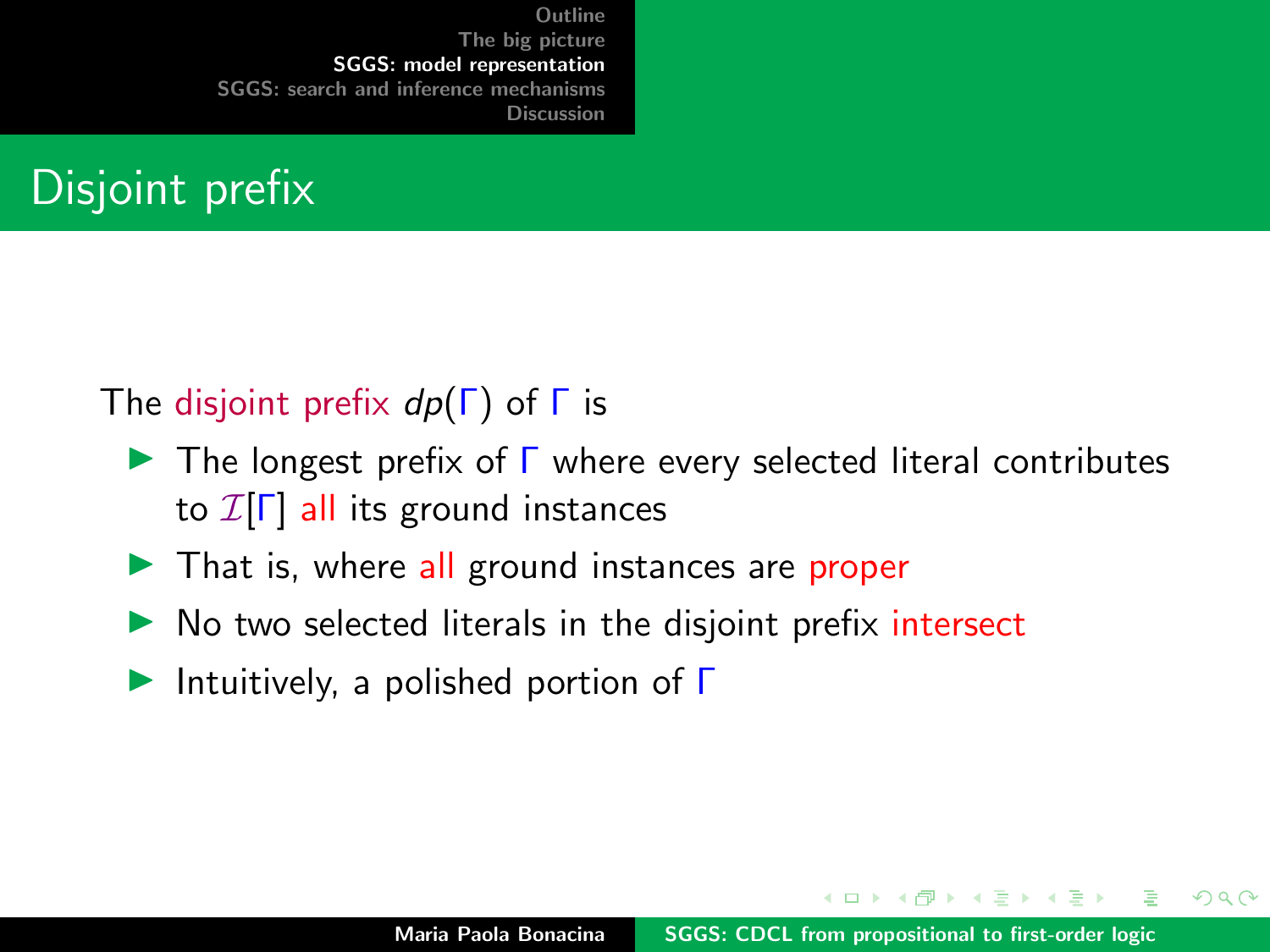#### **Examples**

 $[P(a, x)], [P(b, y)], [\neg P(z, z)], [P(u, v)].$ the disjoint prefix is  $[P(a, x)], [P(b, y)]$ 

 $[P(x)], \neg P(f(y)) \vee [Q(y)], \neg P(f(z)) \vee \neg Q(g(z)) \vee [R(f(z), g(z))].$ the disjoint prefix is the whole sequence

 $[P(x)]$ , top(y)  $\neq g \triangleright [Q(y)]$ ,  $z \not\equiv c \triangleright [Q(g(z))]$ : the disjoint prefix is the whole sequence

イロメ イ押 トラ ミトラ ミト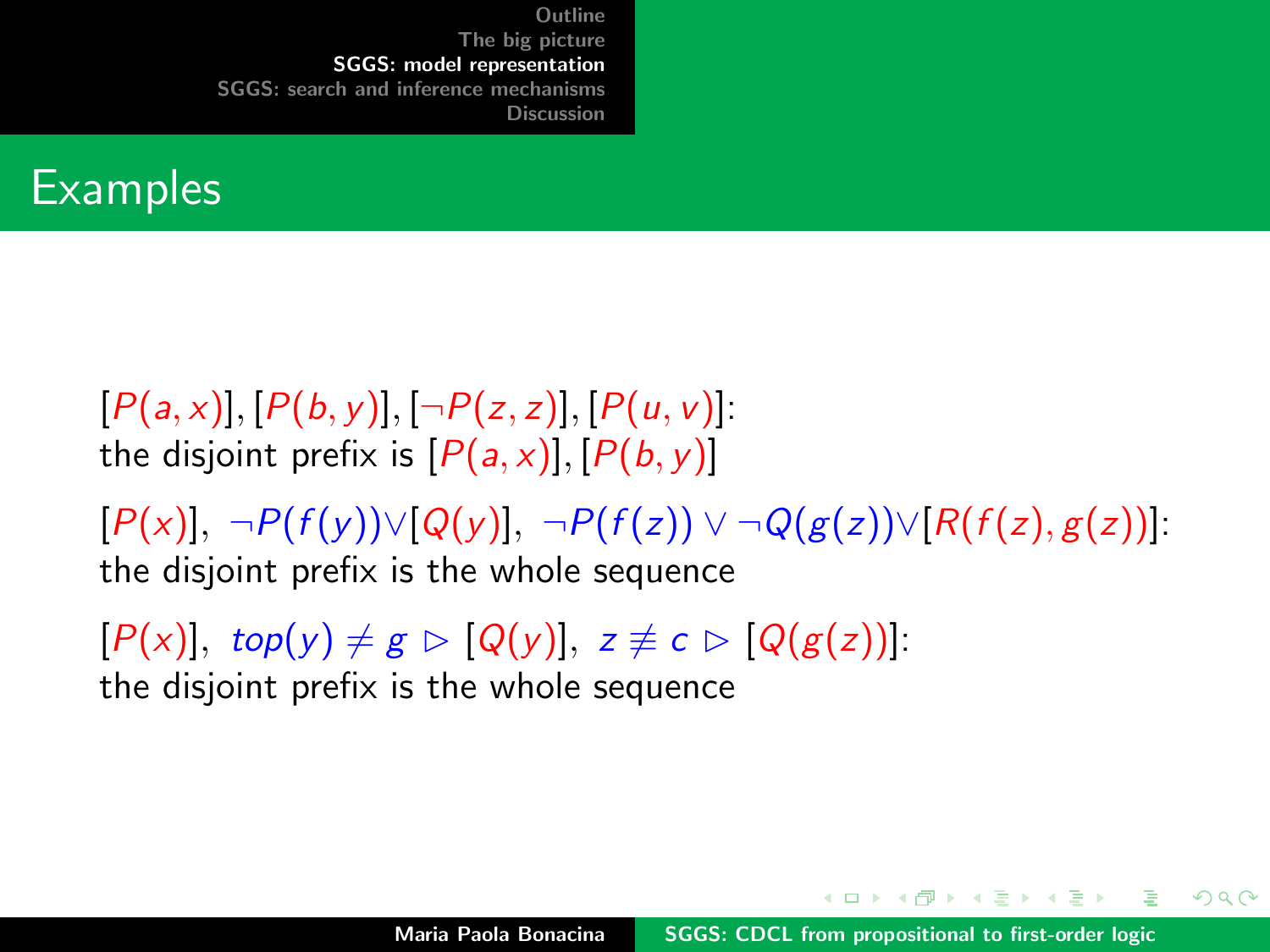#### First-order clausal propagation

- **In** Consider literal M selected in clause  $C_j$  in  $\Gamma$ , and literal L in  $C_i, i > j$ :  $\ldots, \ldots \vee \ldots [M] \ldots \vee \ldots, \ldots, \ldots \vee \ldots L \ldots \vee \ldots \ldots$ If all ground instances of  *appear negated among the proper* ground instances of M, L is uniformly false in  $\mathcal{I}[\Gamma]$
- $\triangleright$  L depends on M, like  $\neg L$  depends on L in propositional clausal propagation when L is in the trail
- Since every literal in  $\Gamma$  is either  $\mathcal I$ -true or  $\mathcal I$ -false, M will be one and L the other

イロメ イ押 レイチャ イチャー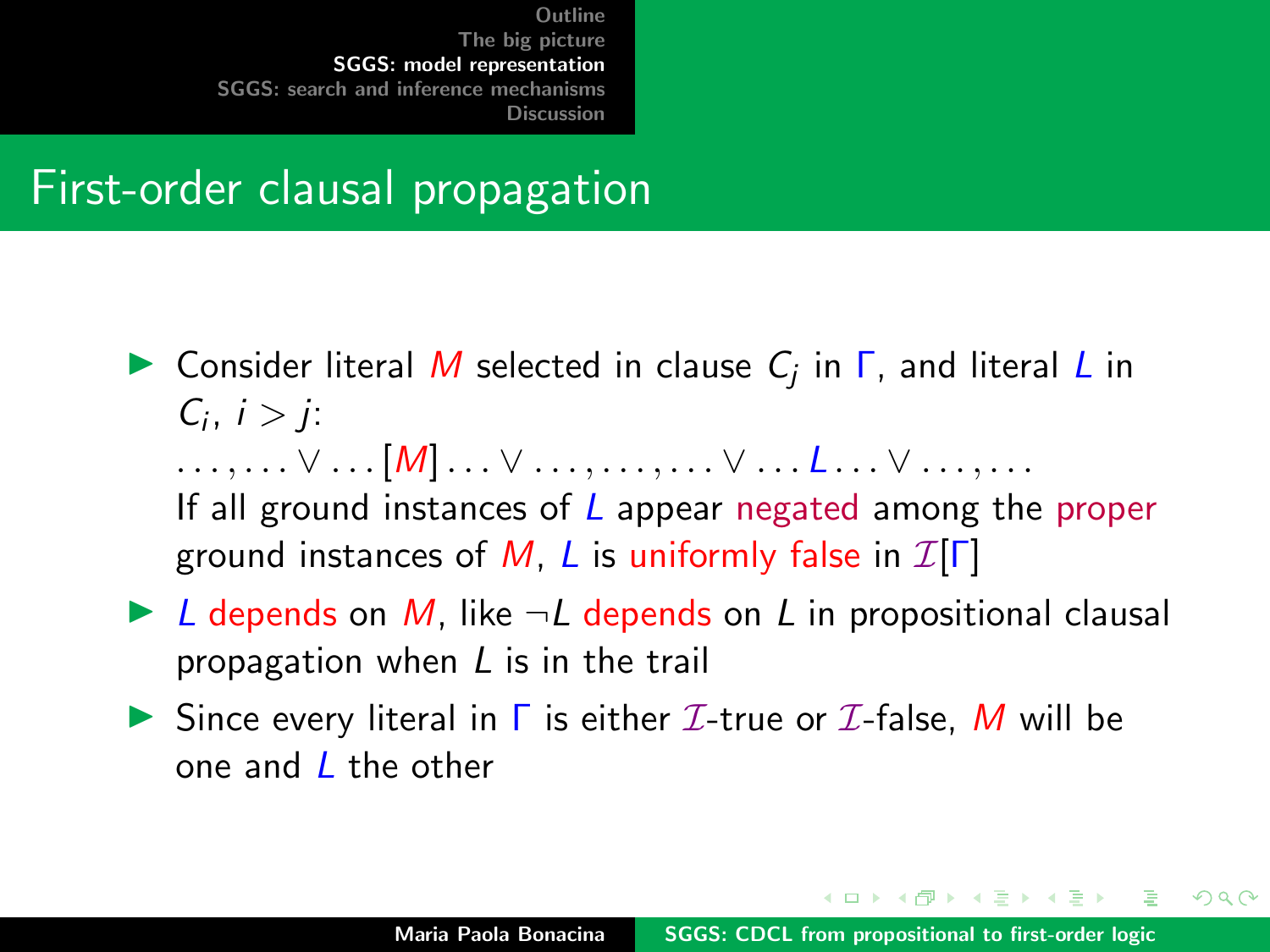

 $\blacktriangleright$  *I*: all negative

- **► Sequence Γ:**  $[P(x)], \neg P(f(y)) \vee [Q(y)], \neg P(f(z)) \vee \neg Q(g(z)) \vee [R(f(z), g(z))]$
- $\blacktriangleright \neg P(f(y))$  depends on  $[P(x)]$
- $\blacktriangleright \neg P(f(z))$  depends on  $[P(x)]$
- $\blacktriangleright \neg Q(g(z))$  depends on  $[Q(y)]$

イロト イタト イミト イミト

 $2Q$ 

遥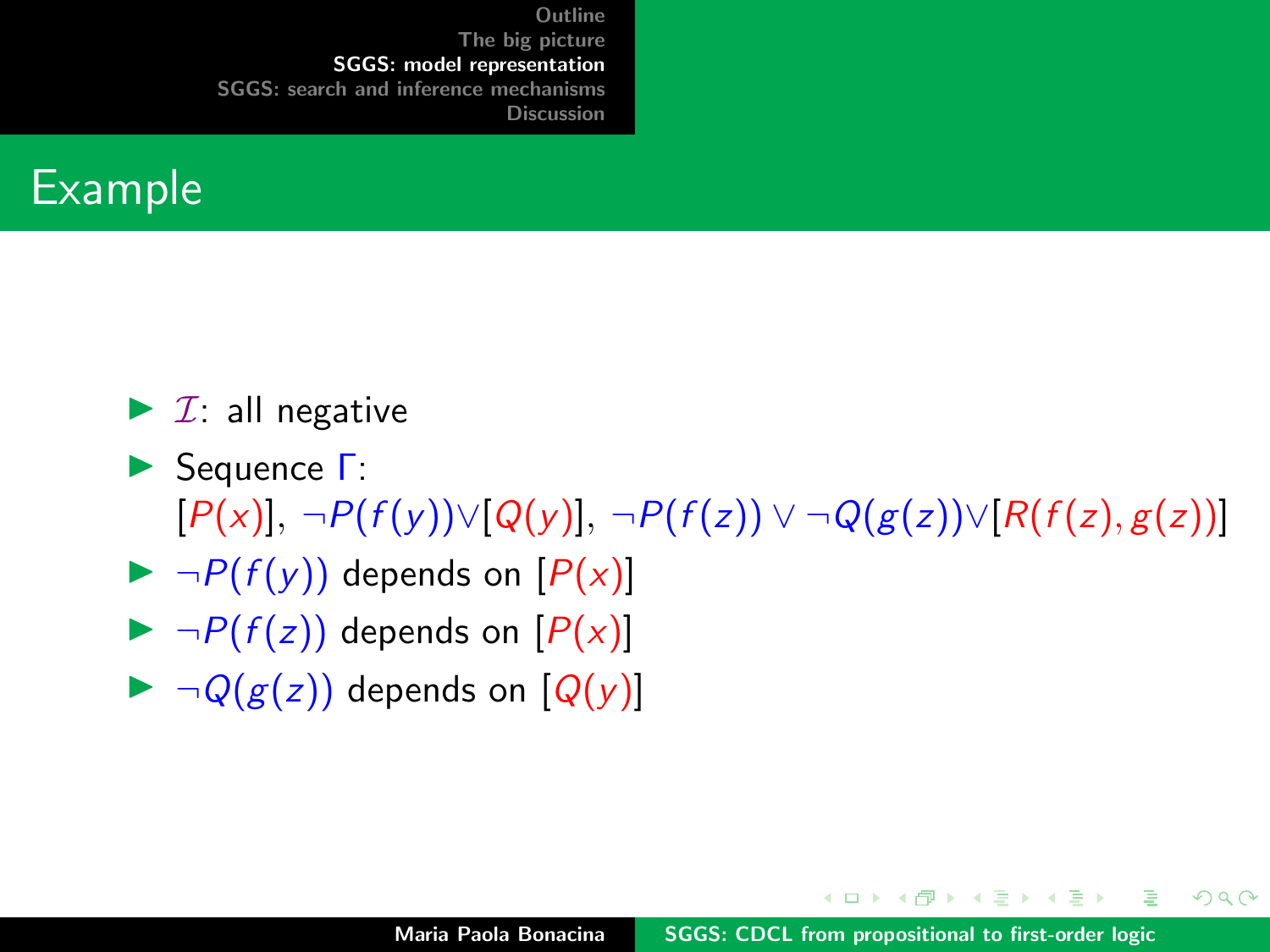#### First-order clausal propagation

#### $\blacktriangleright$  Conflict clause:

 $L_1 \vee L_2 \vee \ldots \vee L_n$ 

all literals are uniformly false in  $\mathcal{I}[\Gamma]$ 

#### $\blacktriangleright$  Unit clause:

 $C = L_1 \vee L_2 \vee \ldots \vee L_i \vee \ldots \vee L_n$ 

all literals but one  $(L_i)$  are uniformly false in  $\mathcal{I}[\Gamma]$ 

Implied literal:  $L_j$  with  $C[L_j]$  as justification

 $\mathcal{A}$  and  $\mathcal{A}$  . In the set of  $\mathcal{B}$  is a set of  $\mathcal{B}$  is a set of  $\mathcal{B}$  is a set of  $\mathcal{B}$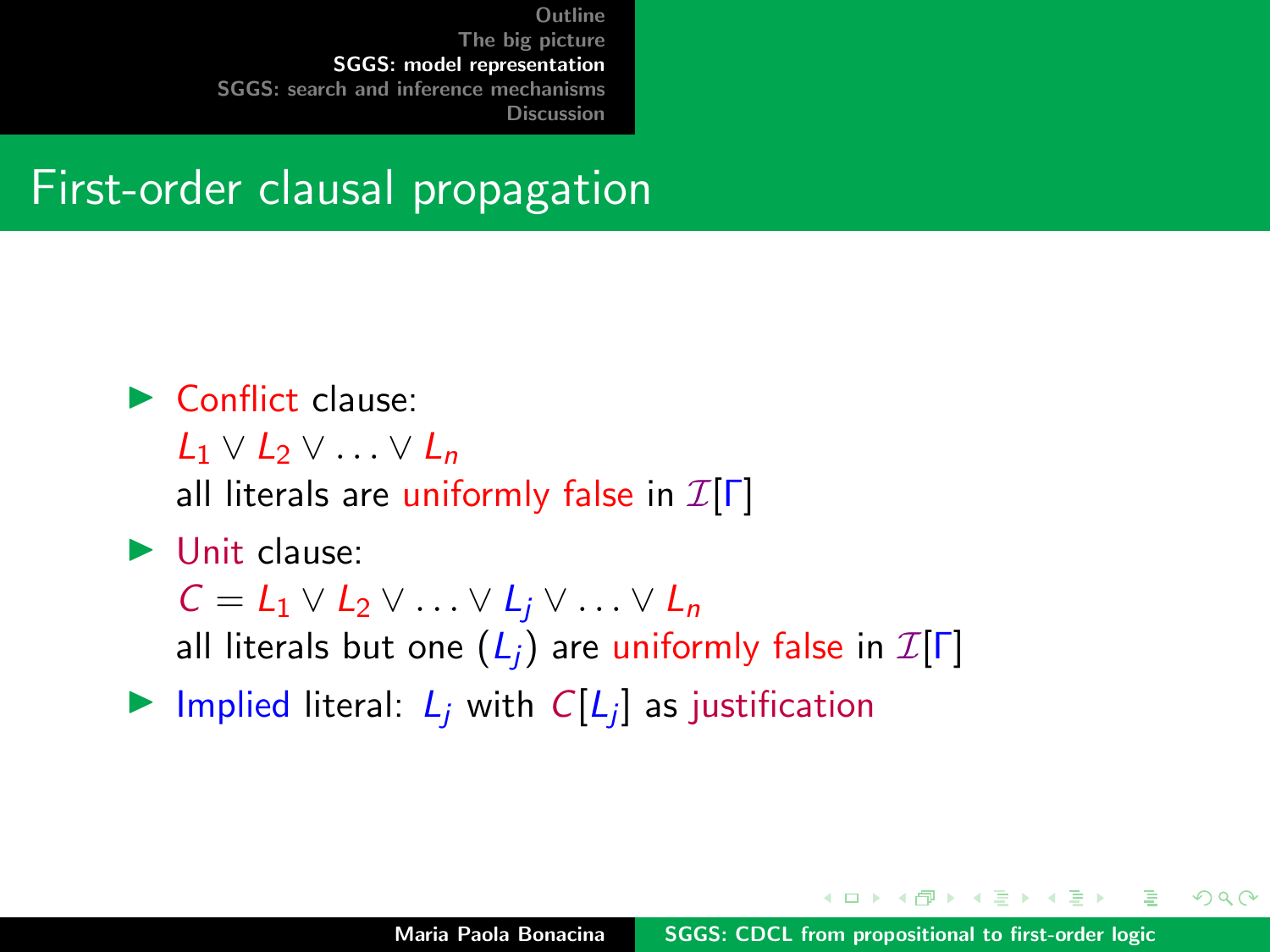## Semantically-guided first-order clausal propagation

- $\triangleright$  SGGS employs assignments to keep track of the dependences of  $I$ -true literals on selected  $I$ -false literals
- $\triangleright$  Non-selected *I*-true literals are assigned (invariant)
- $\triangleright$  Selected *T*-true literals are assigned if possible
- $\triangleright$  I-all-true clauses in  $\Gamma$  are either conflict clauses or justifications with their selected literal as implied literal
- $\blacktriangleright$  All justifications are in the disjoint prefix

マランマ ミンマ ミン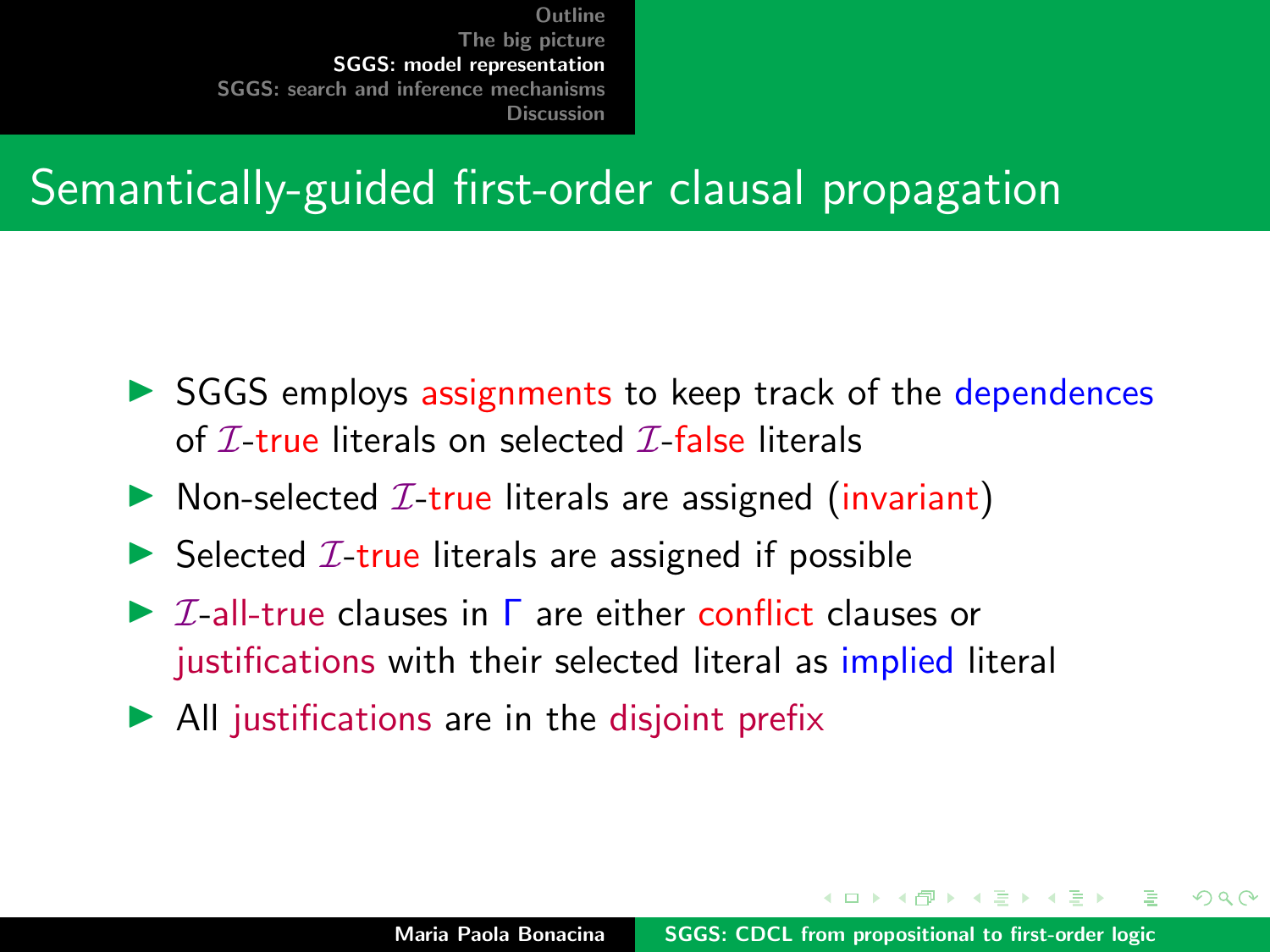## <span id="page-22-0"></span>How does SGGS build clause sequences?

- $\blacktriangleright$  Inference rule:  $SGGS$ -extension
- $\triangleright$   $\mathcal{I}[\Gamma] \not\models C$  for some clause  $C \in S$
- $\triangleright$   $\mathcal{I}[\Gamma] \not\models C'$  for some ground instance  $C'$  of  $C$
- **IF** Then SGGS-extension uses  $\Gamma$  and C to generate a (possibly constrained) clause  $A \triangleright E$  such that
	- $\blacktriangleright$  E is an instance of C
	- $\triangleright$  C' is a ground instance of  $A \triangleright B$

and adds it to Γ to get Γ'

す例 トラ ミトラ ミト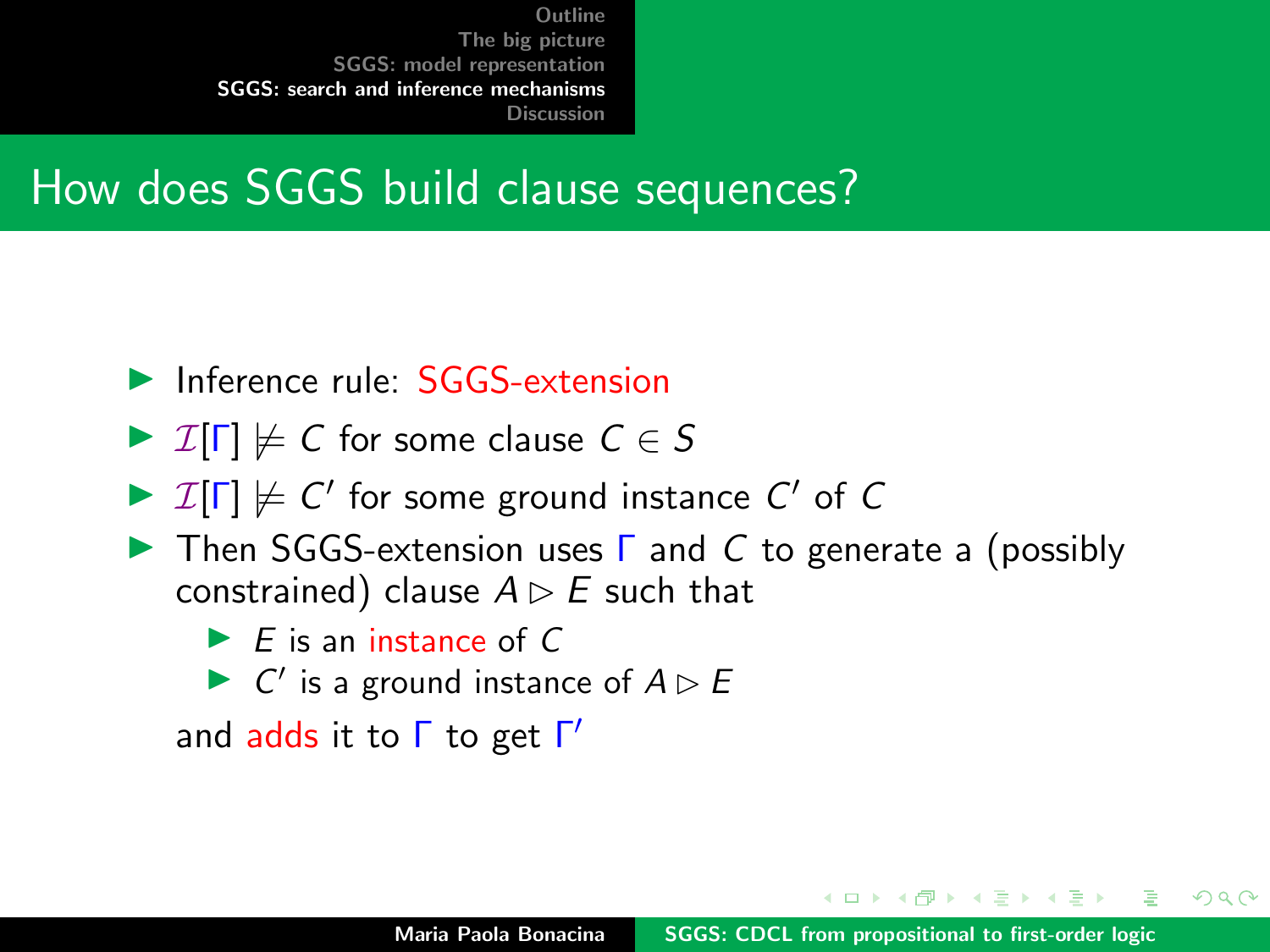#### How can a ground literal be false

 $\mathcal{I}[\mathsf{\Gamma}] \not\models \mathsf{C}'$ Each literal L of C' is false in  $\mathcal{I}[\Gamma]$ :

- Either L is  $I$ -true and it depends on an  $I$ -false selected literal in Γ
- $\triangleright$  Or L is  $I$ -false and it depends on an  $I$ -true selected literal in  $\Gamma$
- $\triangleright$  Or L is  $I$ -false and not interpreted by  $I^p(\Gamma)$

イロメ マ桐 トマ ヨ トマ ヨメ

つくい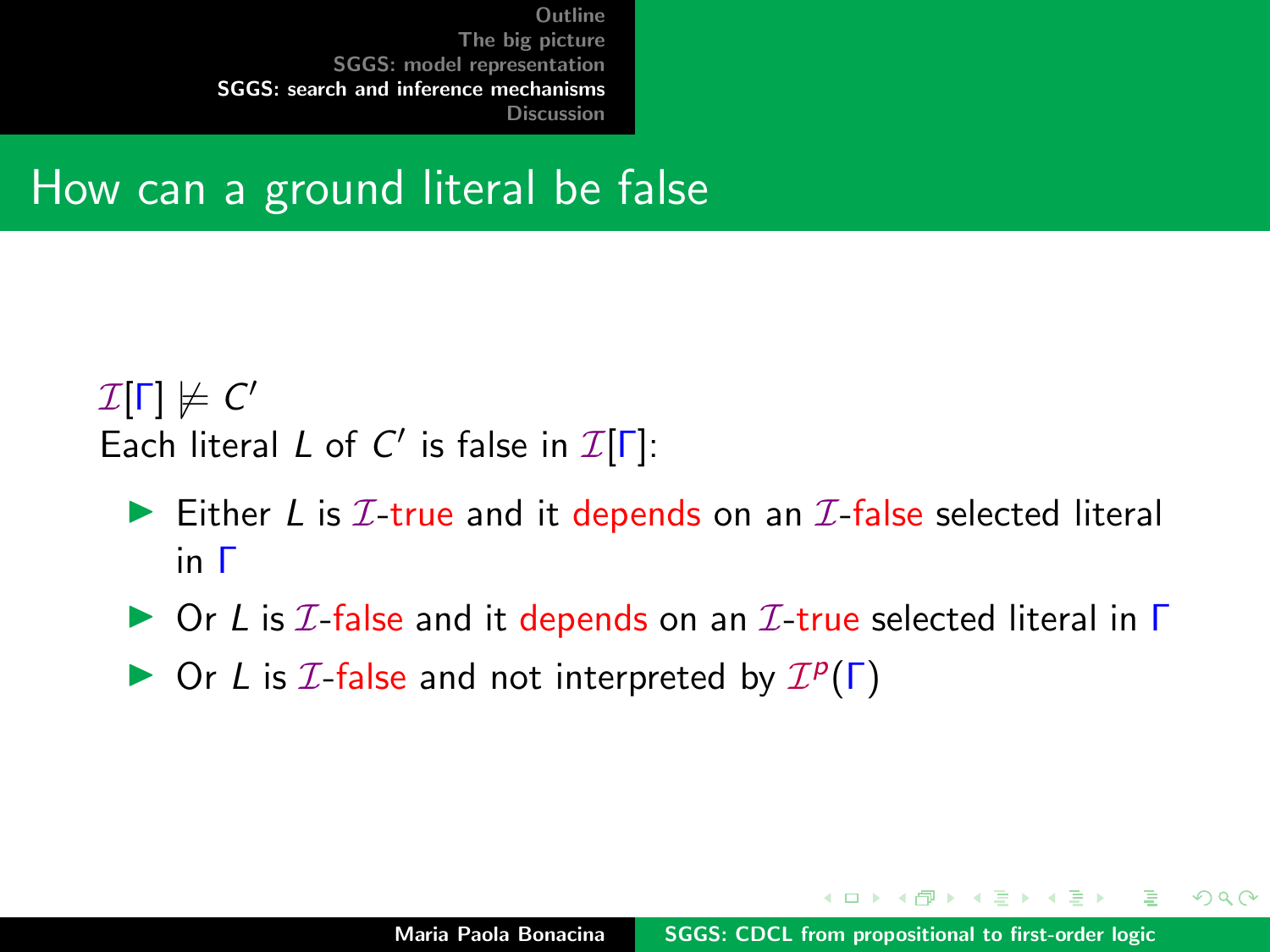## SGGS-extension

- ► Clause  $C \in S$ : main premise
- In Unify literals  $L_1, \ldots, L_n$   $(n \geq 1)$  of C with *I*-false selected literals  $M_1, \ldots, M_n$  of opposite sign in  $dp(\Gamma)$ : most general unifier  $\alpha$
- In Clauses where the  $M_1, \ldots, M_n$  are selected: side premises
- $\blacktriangleright$  Generate instance  $C\alpha$  called extension clause

イロメ イ押 トラ ミトラ ミト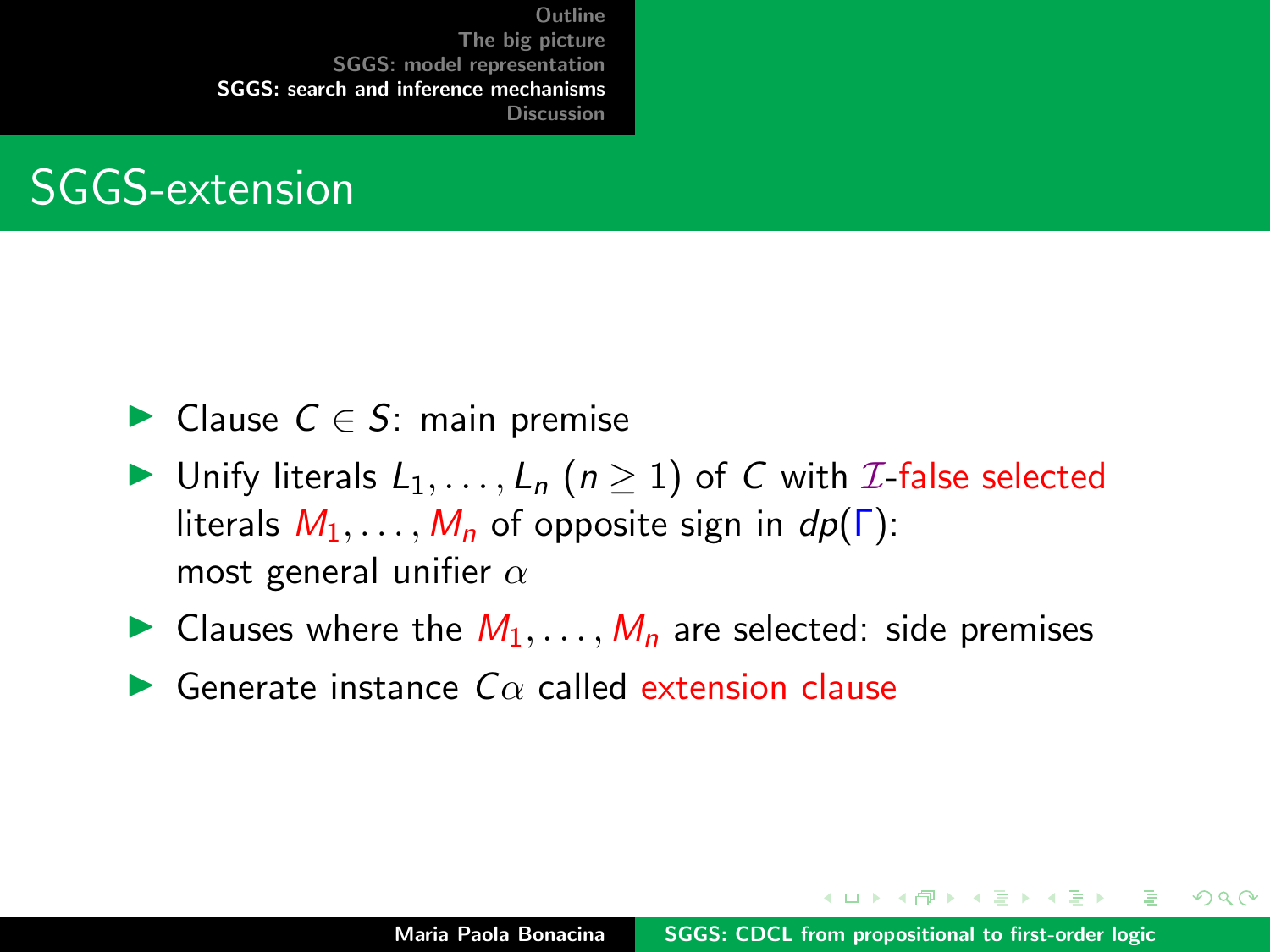## SGGS-extension

- $\blacktriangleright$   $L_1\alpha, \ldots, L_n\alpha$  are  $\mathcal{I}\text{-true}$  and all other literals of  $C\alpha$  are  $\mathcal{I}\text{-false}$
- $\blacktriangleright M_1, \ldots, M_n$  are the selected literals that make the  $\mathcal{I}\text{-true}$ literals of  $C'$  false in  $\mathcal{I}[\Gamma]$
- **IDED** Assign the *I*-true literals of  $C\alpha$  to the side premises
- $M_1, \ldots, M_n$  are *I*-false but true in  $I[\Gamma]$ : instance generation is guided by the current model  $\mathcal{I}[\Gamma]$

イロメ イ押 レイチャ イチャー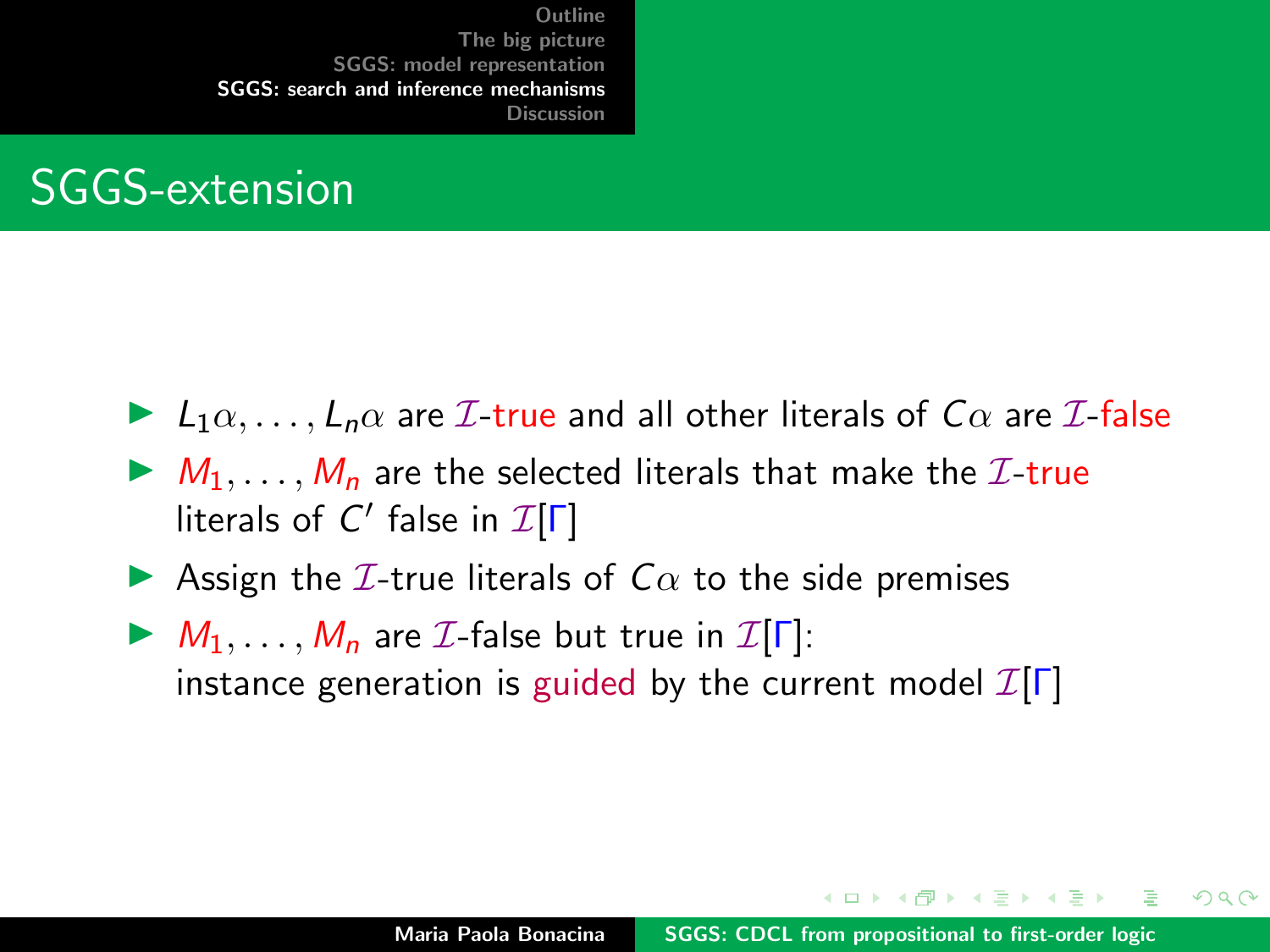#### **Examples**

**IF** S contains  $\{P(a), \neg P(x) \lor Q(f(y)), \neg P(x) \lor \neg Q(z)\}$ 

$$
\blacktriangleright
$$
 *T*: all negative

 $\blacktriangleright$   $\Gamma_0$  is empty  $\mathcal{I}[\Gamma_0] = \mathcal{I} \not\models P(a)$ 

$$
\blacktriangleright \ \Gamma_1 = [P(a)] \text{ with } \alpha \text{ empty}
$$

$$
\blacktriangleright \mathcal{I}[\Gamma_1] \not\models \neg P(x) \vee Q(f(y))
$$

$$
\triangleright \Gamma_2 = [P(a)], \neg P(a) \vee [Q(f(y))]
$$
  
with  $\alpha = \{x \leftarrow a\}$ 

メロメ メ御 メメ ヨメ メヨメー

重

 $298$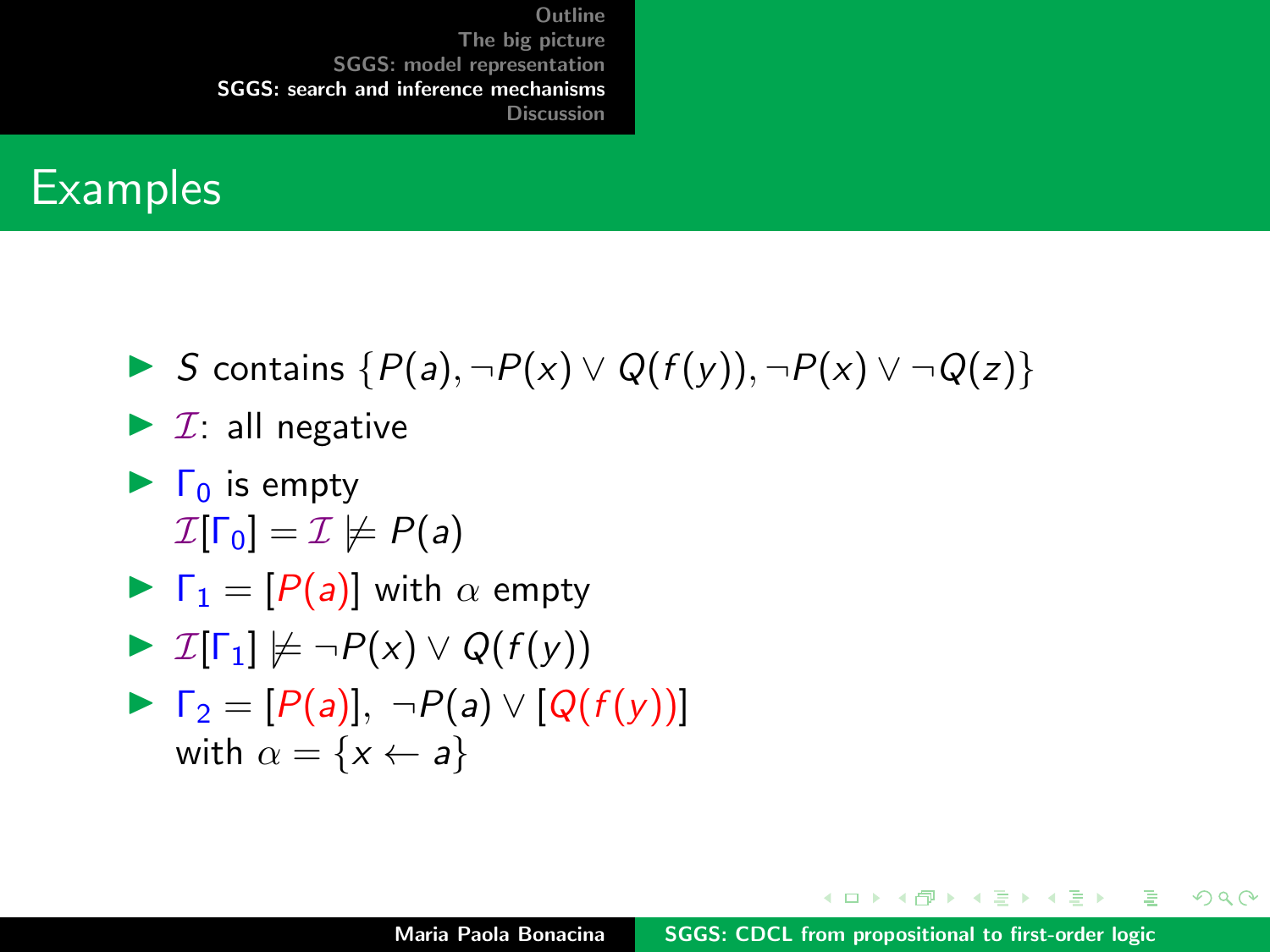#### How can a ground clause be false

 $\mathcal{I}[\Gamma]\not\models C'.$ 

- Either  $C'$  is  $I$ -all-true: all its literals depend on selected  $I$ -false literals in  $\Gamma$ :  $C'$  is instance of an  $\mathcal{I}\text{-all-true}$  conflict clause
- $\triangleright$  Or C' has  $I$ -false literals and all of them depend on selected  $I$ -true literals in  $\Gamma$ :  $C'$  is instance of a non- $\mathcal{I}\text{-}\mathrm{all}\text{-}\mathrm{true}$  conflict clause
- $\triangleright$  Or C' has  $I$ -false literals and at least one of them is not interpreted by  $\mathcal{I}^p(\Gamma)$ : C' is a proper ground instance of C

イロト イ母 トイラト イラトー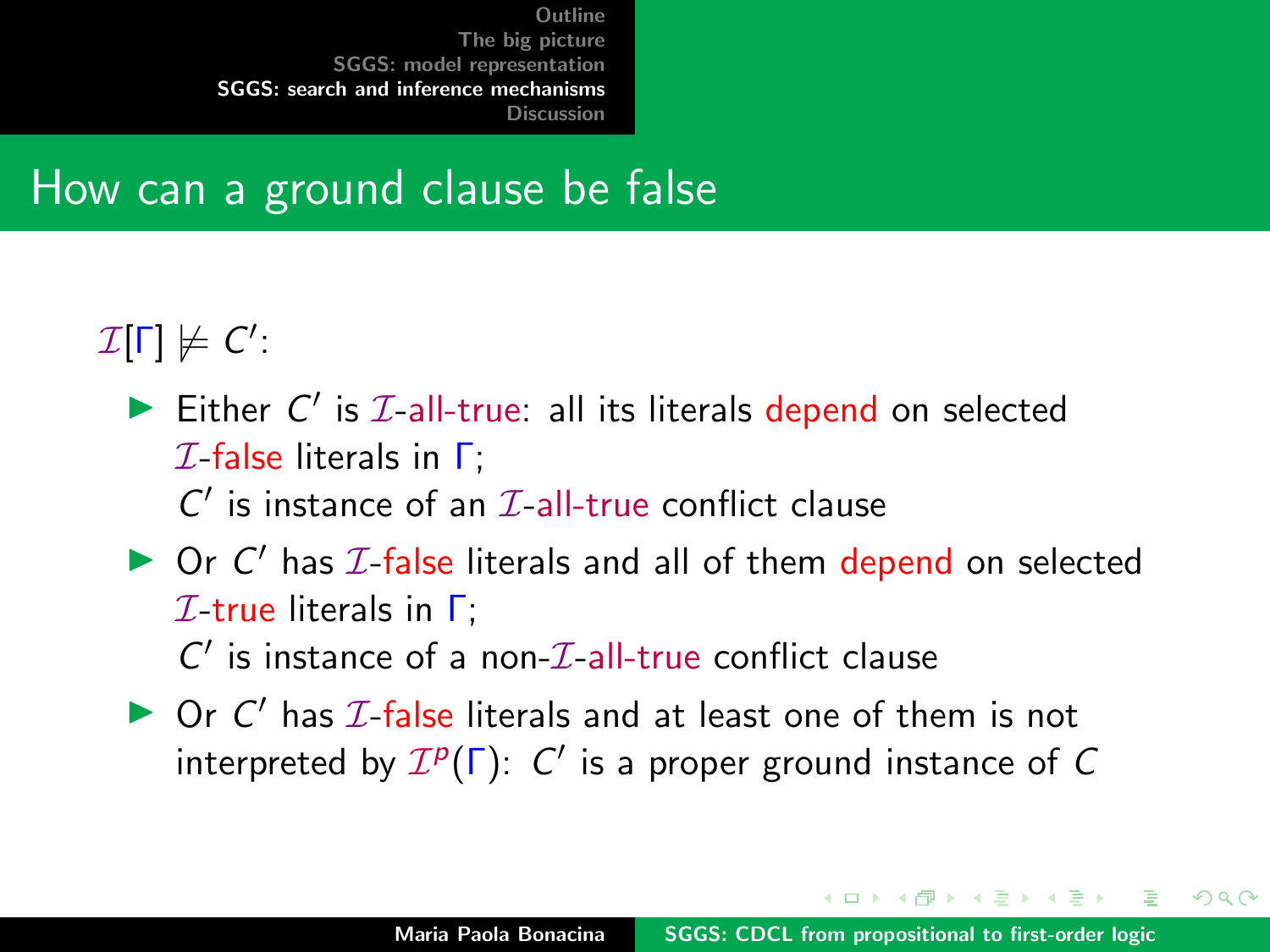### Three kinds of SGGS-extension

#### The extension clause is

- $\triangleright$  Either an  $\mathcal{T}$ -all-true conflict clause: need to solve the conflict
- $\triangleright$  Or a non-*I*-all-true conflict clause: need to explain and solve the conflict
- ▶ Or a clause that is not in conflict and extends  $\mathcal{I}[\Gamma]$  into  $\mathcal{I}[\Gamma']$ by adding the proper ground instances of its selected literal

 $\mathcal{A}$  and  $\mathcal{A}$  . In the set of  $\mathcal{B}$  is a set of  $\mathcal{B}$  is a set of  $\mathcal{B}$  is a set of  $\mathcal{B}$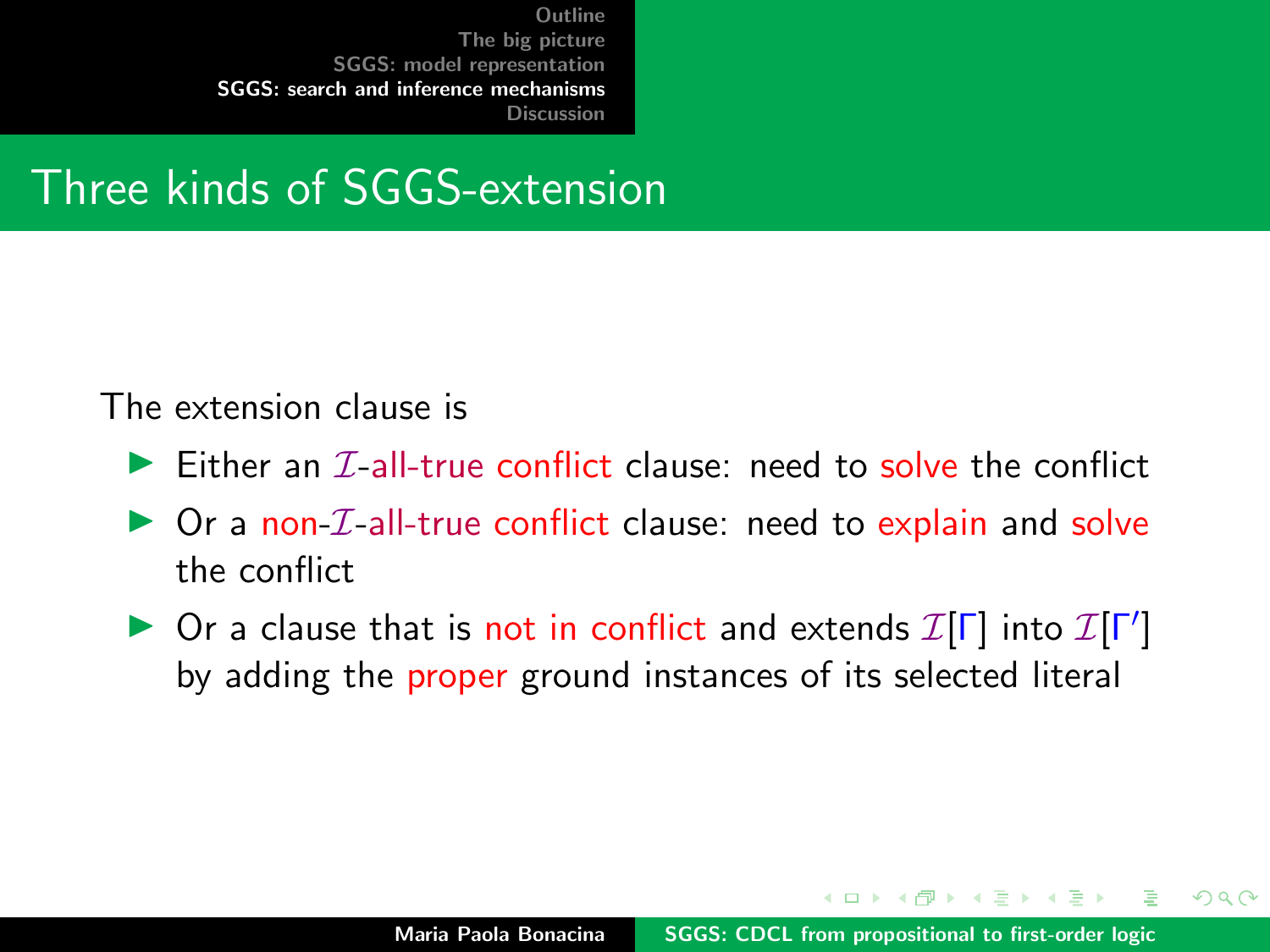#### Example

- **IF** S contains  $\{P(a), \neg P(x) \lor Q(f(y)), \neg P(x) \lor \neg Q(z)\}$
- $\blacktriangleright$  *T*: all negative
- ▶ After two non-conflicting SGGS-extensions:  $\Gamma_2 = [P(a)], \neg P(a) \vee [Q(f(v))]$

$$
\blacktriangleright \ \mathcal{I}[\Gamma_2] \not\models \neg P(x) \vee \neg Q(z)
$$

- $\blacktriangleright \ \Gamma_3 = [P(a)], \ \neg P(a) \vee [Q(f(y))], \ \neg P(a) \vee [\neg Q(f(w))]$  with  $\alpha = \{x \leftarrow a, z \leftarrow f(y)\}\$ plus renaming
- $\triangleright$  Conflict! with *T*-all-true conflict clause

オロメ オタメ オミメ オミメーキ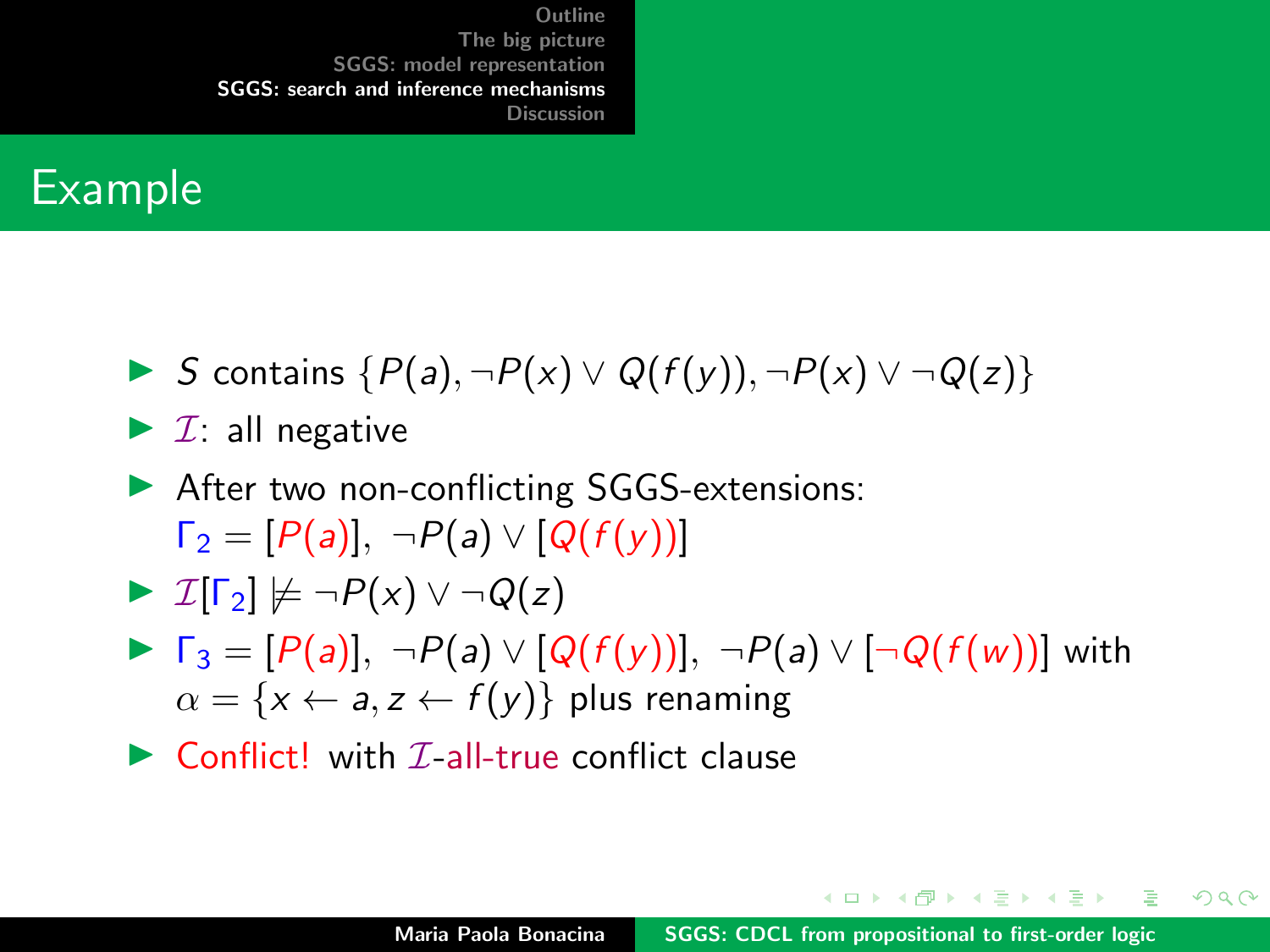## First-order conflict explanation: SGGS-resolution

- It resolves a non- $\mathcal{I}_{-}$ all-true conflict clause E with a justification  $D[M]$
- $\blacktriangleright$  The literals resolved upon are an *I*-false literal *L* of *E* and the  $I$ -true selected literal M that L depends on

イロメ マ桐 トマ ヨ トマ ヨメ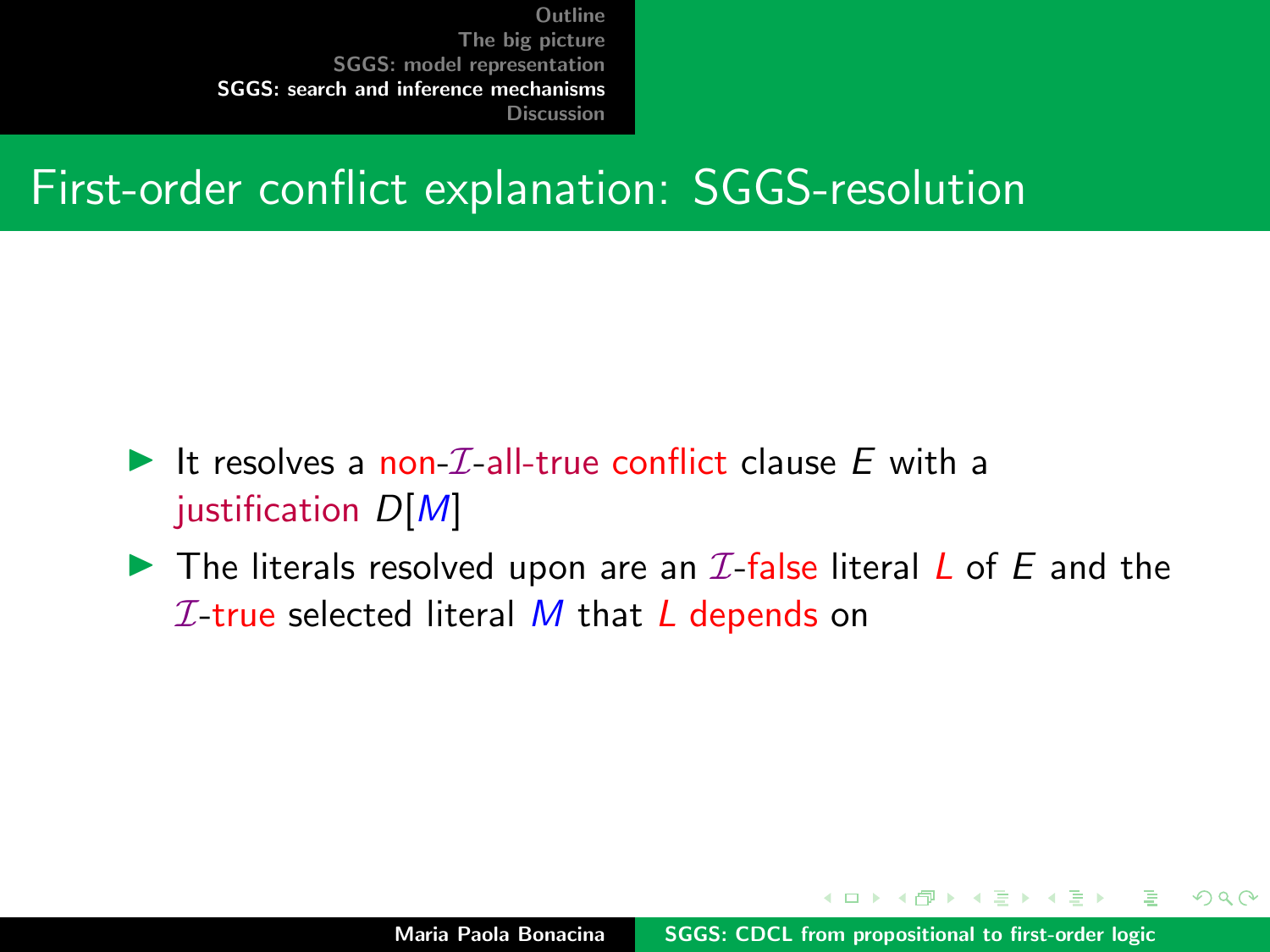## First-order conflict explanation: SGGS-resolution

- $\blacktriangleright$  Each resolvent is still a conflict clause and it replaces the previous conflict clause in Γ
- It continues until all  $\mathcal I$ -false literals in the conflict clause have been resolved away and it gets either  $\Box$  or an  $\mathcal{I}$ -all-true conflict clause
- If  $\Box$  arises, S is unsatisfiable

マタンマミ トマミト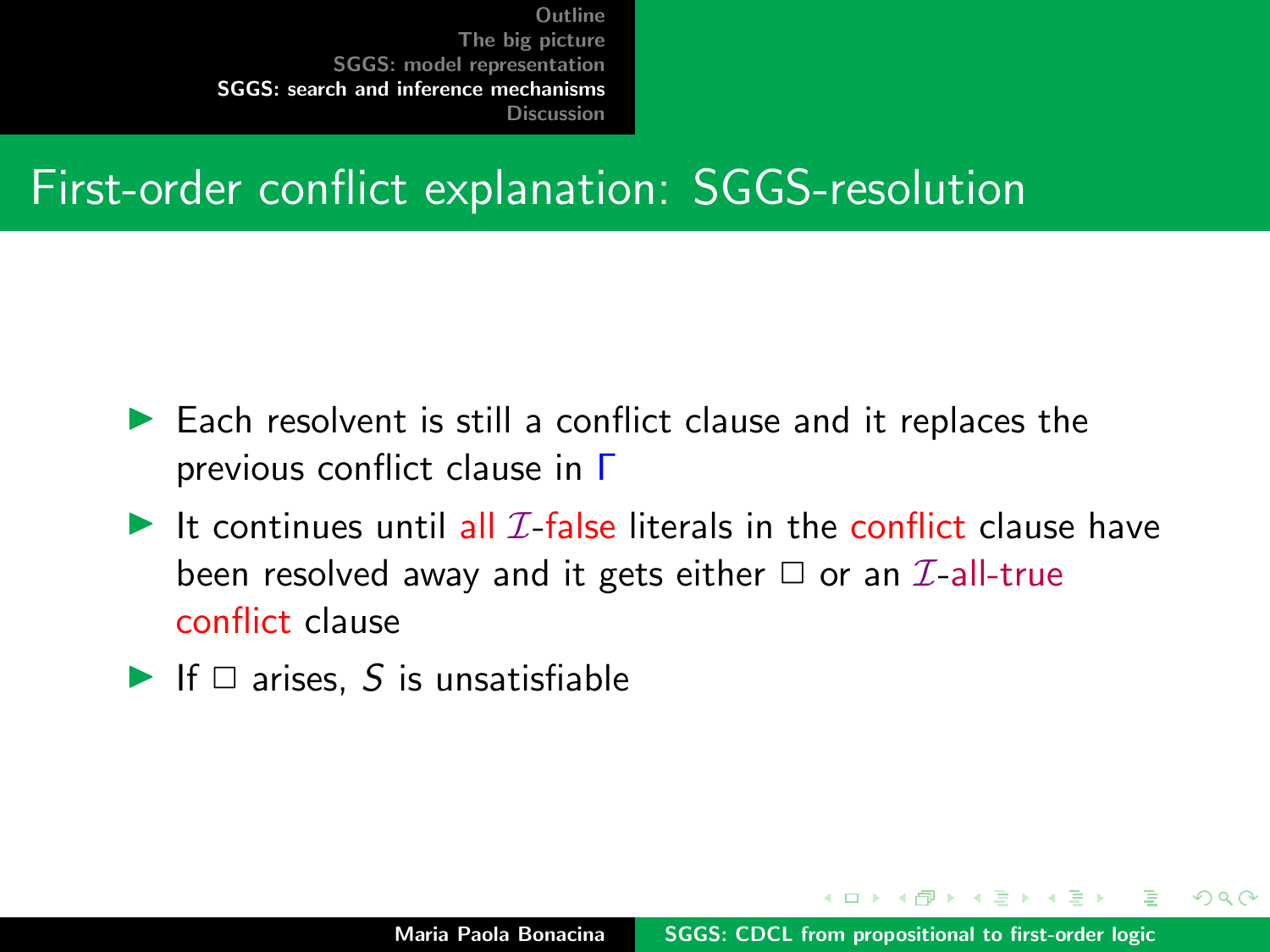## First-order conflict-solving: SGGS-move

- It moves the  $I$ -all-true conflict clause  $E[L]$  to the left of the clause  $D[M]$  such that L depends on M
- It flips at once from false to true the truth value in  $\mathcal{I}[\Gamma]$  of all ground instances of L
- The conflict is solved, L is implied,  $E[L]$  is satisfied, it becomes the justification of  *and it enters the disjoint prefix*

イロメ マ桐 トマ ヨ トマ ヨメ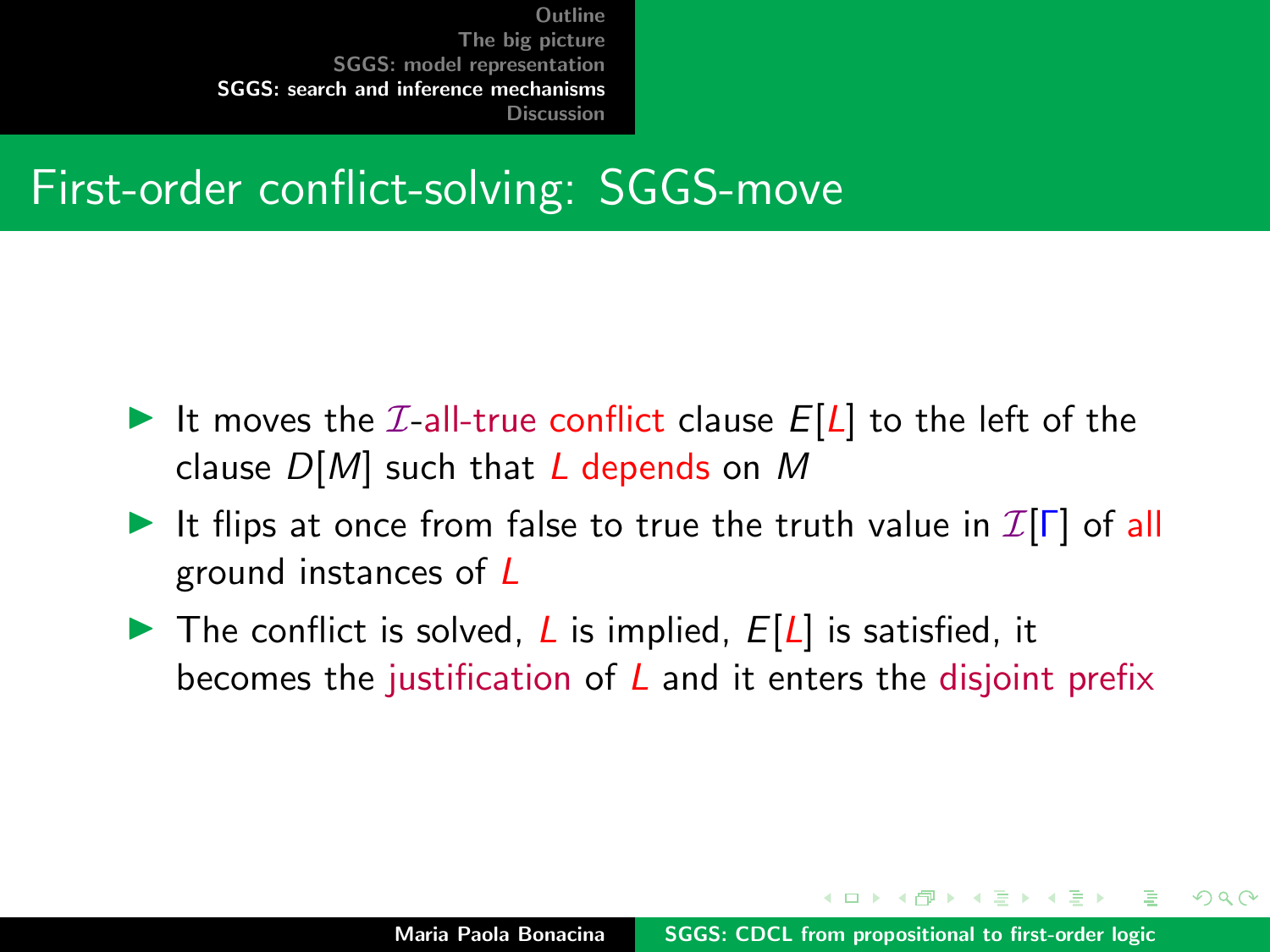## Example (continued)

$$
\triangleright \text{ S contains } \{P(a), \neg P(x) \lor Q(f(y)), \neg P(x) \lor \neg Q(z)\}
$$

$$
\blacktriangleright \Gamma_3 = [P(a)], \ \neg P(a) \vee [Q(f(y))], \ \neg P(a) \vee [\neg Q(f(w))]
$$

- $\blacktriangleright \Gamma_4 = [P(a)], \neg P(a) \vee [\neg Q(f(w))], \neg P(a) \vee [Q(f(v))]$
- $\blacktriangleright \Gamma_5 = [P(a)], \neg P(a) \vee [\neg Q(f(w))], [\neg P(a)]$
- $\blacktriangleright \Gamma_6 = [\neg P(a)], [P(a)], \neg P(a) \vee [\neg Q(f(w))]$
- $\blacktriangleright$   $\Gamma_7 = [\neg P(a)], \square, \neg P(a) \vee [\neg Q(f(w))]$
- $\blacktriangleright$  Refutation!

オロメ オタメ オラメ オラメー

 $\Omega$ 

目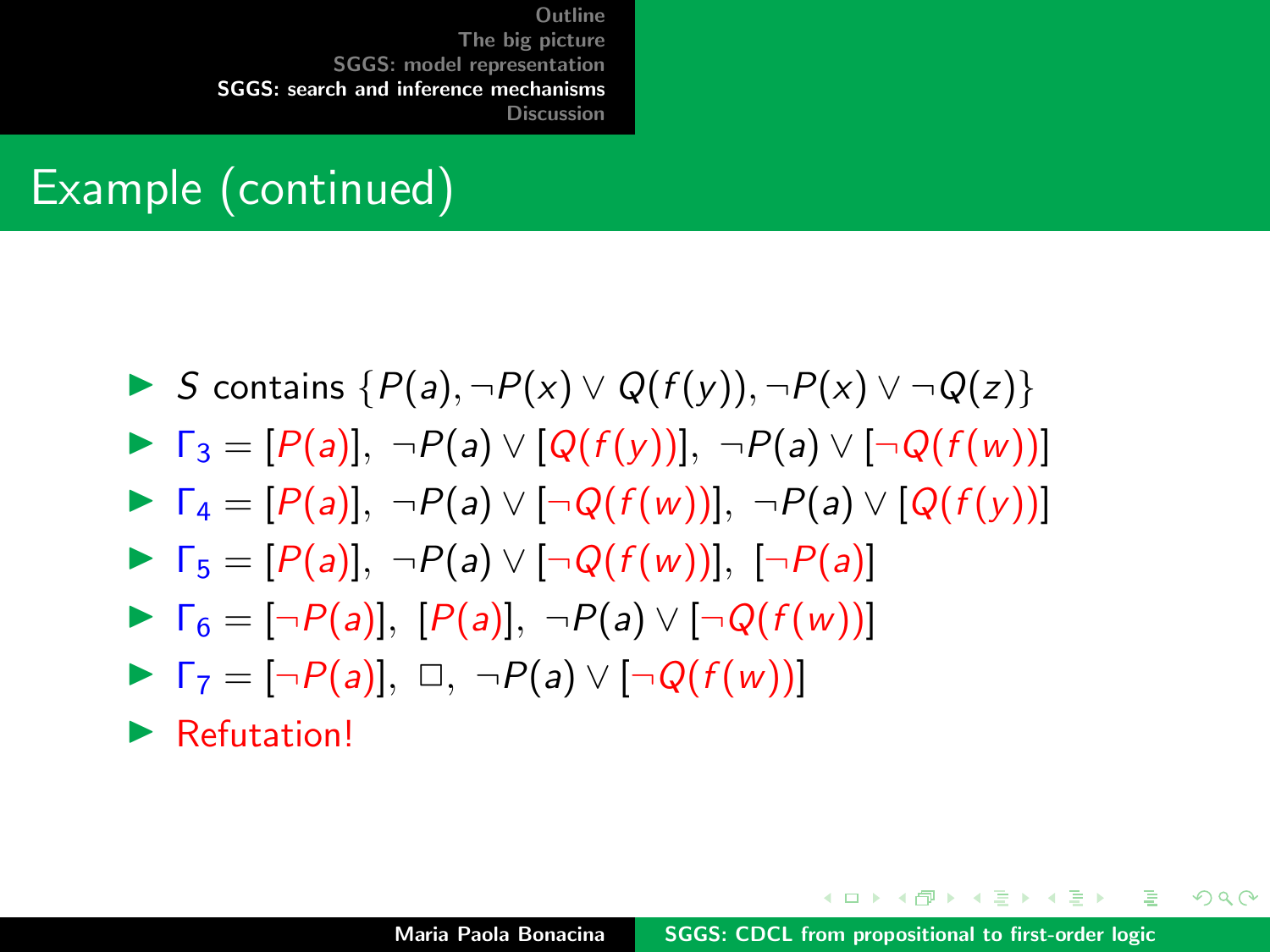#### Further elements

- ▶ There's more to SGGS: first-order literals may intersect having ground instances with the same atom
- $\triangleright$  SGGS uses splitting inference rules to partition clauses and isolate intersections that can then be removed by SGGS-resolution (different sign) or SGGS-deletion (same sign)
- $\triangleright$  Splitting introduces constraints that are a kind of Herbrand constraints (e.g.,  $x \neq y \triangleright P(x, y)$ ,  $top(y) \neq g \triangleright Q(y)$ )
- $\triangleright$  SGGS works with constrained clauses

イロメ イ押 トラ ミトラ ミト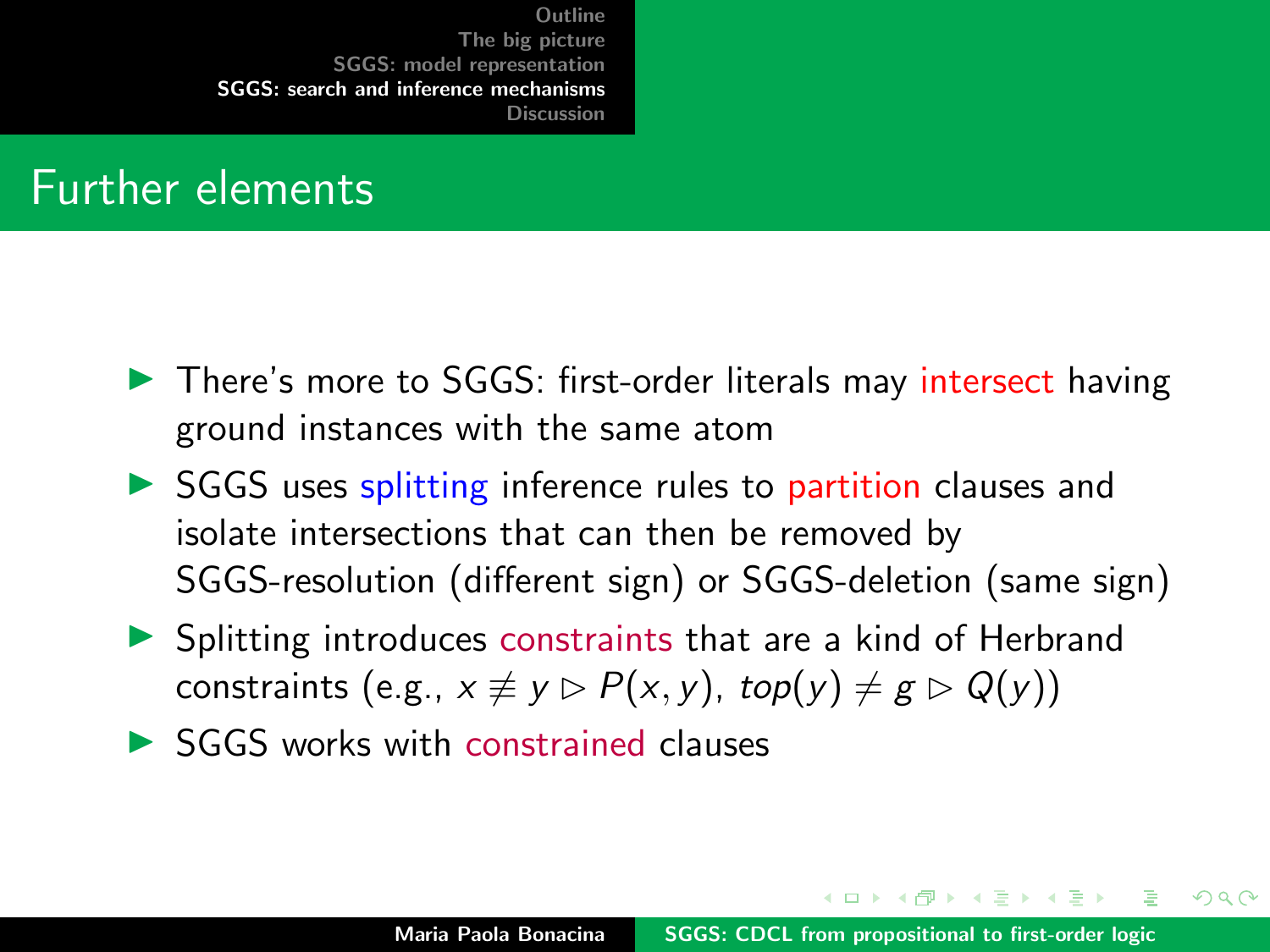## <span id="page-35-0"></span>Initial interpretation  $\mathcal I$

- $\blacktriangleright$  All negative (as in positive hyperresolution)
- $\blacktriangleright$  All positive (as in negative hyperresolution)
- $\triangleright$   $\mathcal{I} \not\models$  SOS,  $\mathcal{I} \models$  T for  $S = T \cup$  SOS (as in resolution with set of support) then SGGS is goal-sensitive
- $\triangleright$  Other (e.g.,  $\mathcal I$  satisfies the axioms of a theory  $\mathcal T$  and we have a model constructing  $T$ -solver acting as oracle)

イロメ マ桐 トマ ヨ トマ ヨメ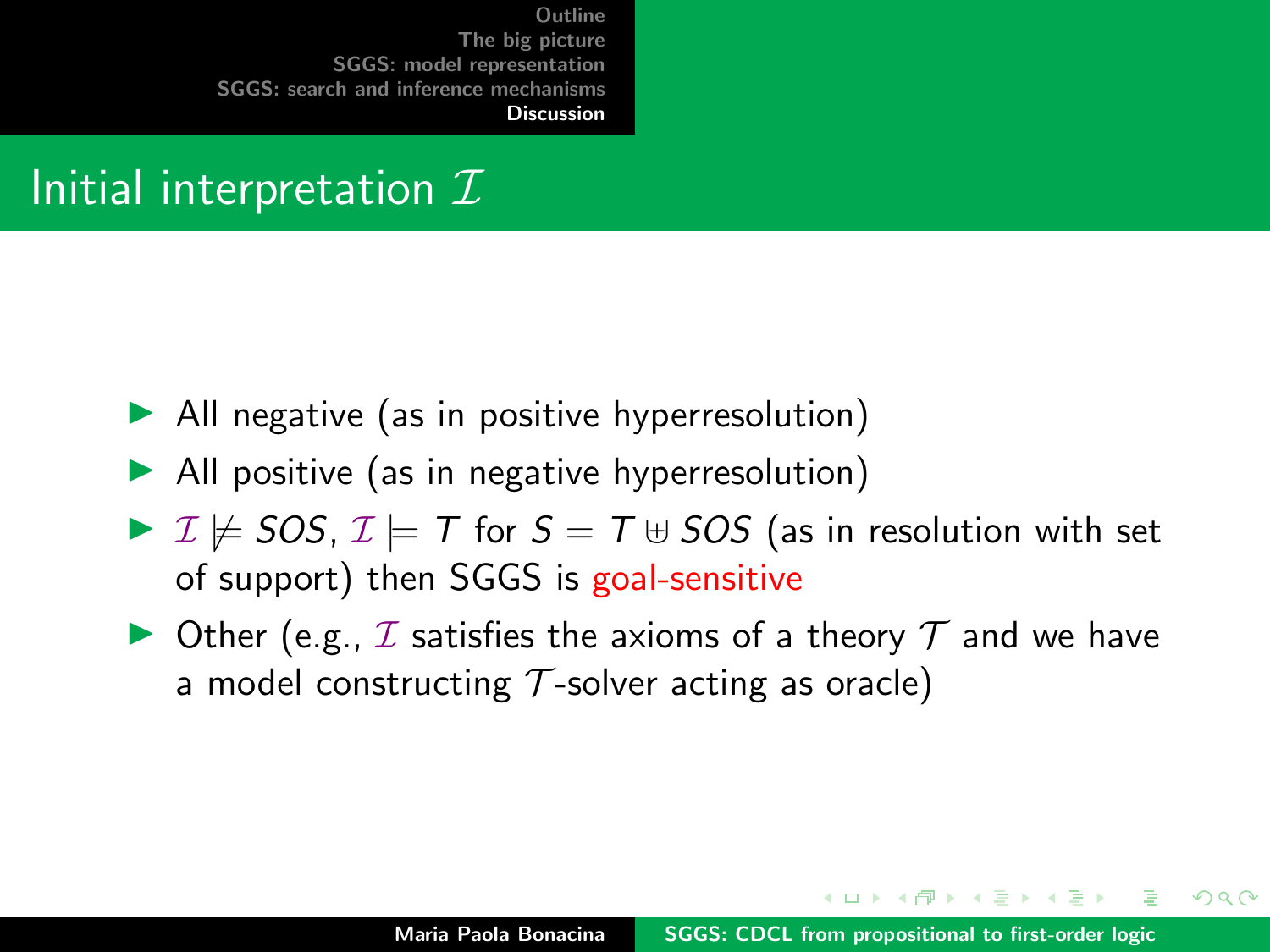#### Future work

- $\triangleright$  Implementation of SGGS: algorithms and strategies
- $\blacktriangleright$  Heuristic choices: literal selection, assignments
- **In Simpler SGGS?**
- $\blacktriangleright$  Initial interpretations not based on sign
- $\blacktriangleright$  Extension to equality
- $\triangleright$  SGGS for decision procedures for decidable fragments
- SGGS for FOL model building

イロメ マ桐 トマ ヨ トマ ヨメ

 $2Q$